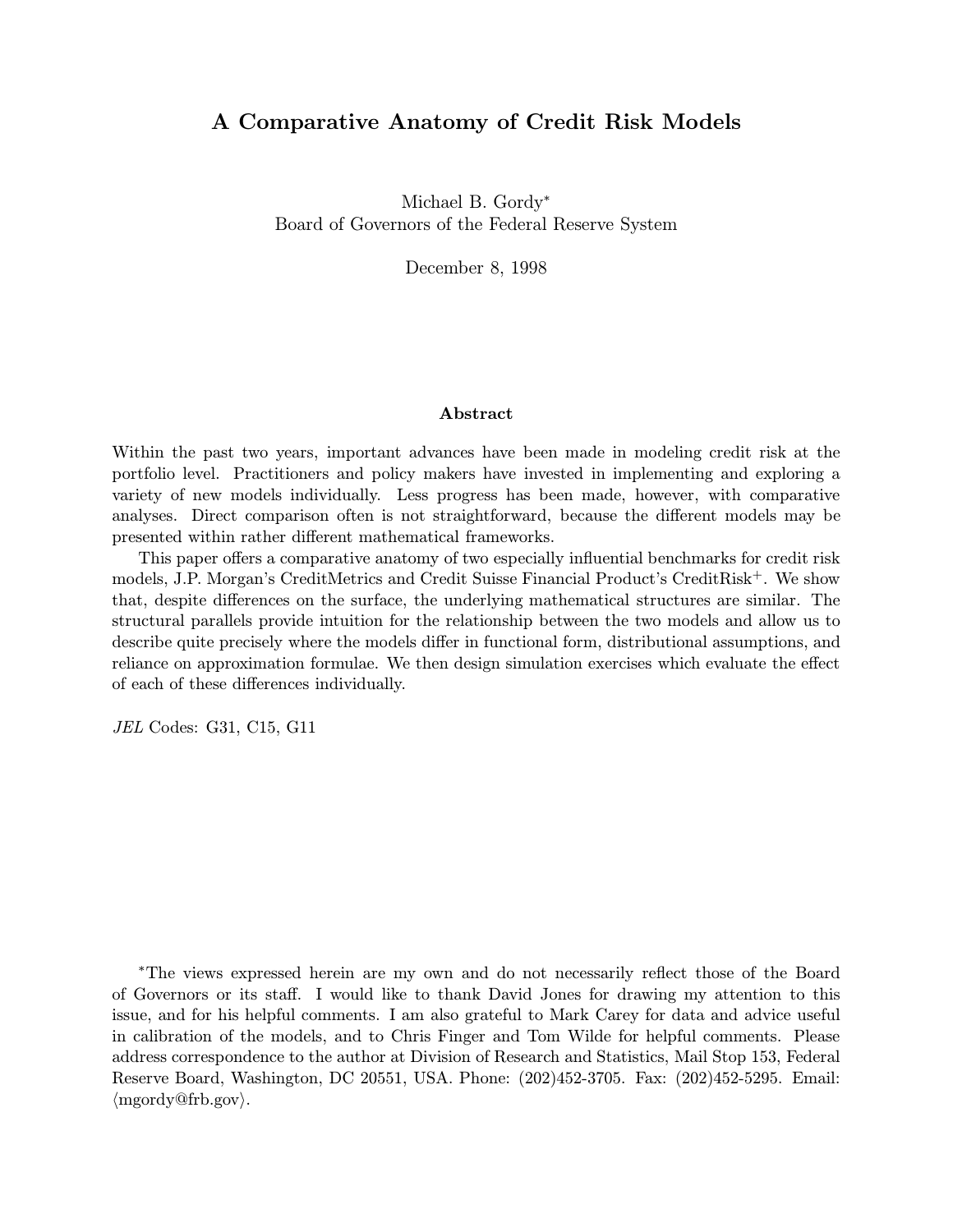Over the past decade, financial institutions have developed and implemented a variety of sophisticated models of value-at-risk for market risk in trading portfolios. These models have gained acceptance not only among senior bank managers, but also in amendments to the international bank regulatory framework. Much more recently, important advances have been made in modeling credit risk in lending portfolios. The new models are designed to quantify credit risk on a portfolio basis, and thus have application in control of risk concentration, evaluation of return on capital at the customer level, and more active management of credit portfolios. Future generations of today's models may one day become the foundation for measurement of regulatory capital adequacy.

Two of the models, J.P. Morgan's CreditMetrics and Credit Suisse Financial Product's CreditRisk+, have been released freely to the public since 1997 and have quickly become influential benchmarks. Practitioners and policy makers have invested in implementing and exploring each of the models individually, but have made less progress with comparative analyses. The two models are intended to measure the same risks, but impose different restrictions and distributional assumptions, and suggest different techniques for calibration and solution. Thus, given the same portfolio of credit exposures, the two models will, in general, yield differing evaluations of credit risk. Determining which features of the models account for differences in output would allow us a better understanding of the sensitivity of the models to the particular assumptions they employ.

Unfortunately, direct comparison of the models is not straightforward, because the two models are presented within rather different mathematical frameworks. The CreditMetrics model is familiar to econometricians as an ordered probit model. Credit events are driven by movements in underlying unobserved latent variables. The latent variables are assumed to depend on external "risk factors." Common dependence on the same risk factors gives rise to correlations in credit events across obligors. The CreditRisk<sup>+</sup> model is based instead on insurance industry models of event risk. Instead of a latent variable, each obligor has a default probability. The default probabilities are not constant over time, but rather increase or decrease in response to background macroeconomic factors. To the extent that two obligors are sensitive to the same set of background factors, their default probabilities will move together. These co-movements in probability give rise to correlations in defaults. CreditMetrics and CreditRisk<sup>+</sup> may serve essentially the same function, but they appear to be constructed quite differently.

This paper offers a comparative anatomy of CreditMetrics and CreditRisk<sup>+</sup>. We show that, despite differences on the surface, the underlying mathematical structures are similar. The structural parallels provide intuition for the relationship between the two models and allow us to describe quite precisely where the models differ in functional form, distributional assumptions, and reliance on approximation formulae. We can then design simulation exercises which evaluate the effect of these differences individually.

We proceed as follows. Section 1 presents a summary of the CreditRisk<sup>+</sup> model, and introduces a restricted version of CreditMetrics. The restrictions are imposed to facilitate direct comparison of CreditMetrics and CreditRisk+. While some of the richness of the full CreditMetrics implementation is sacrificed, the essential mathematical characteristics of the model are preserved. Our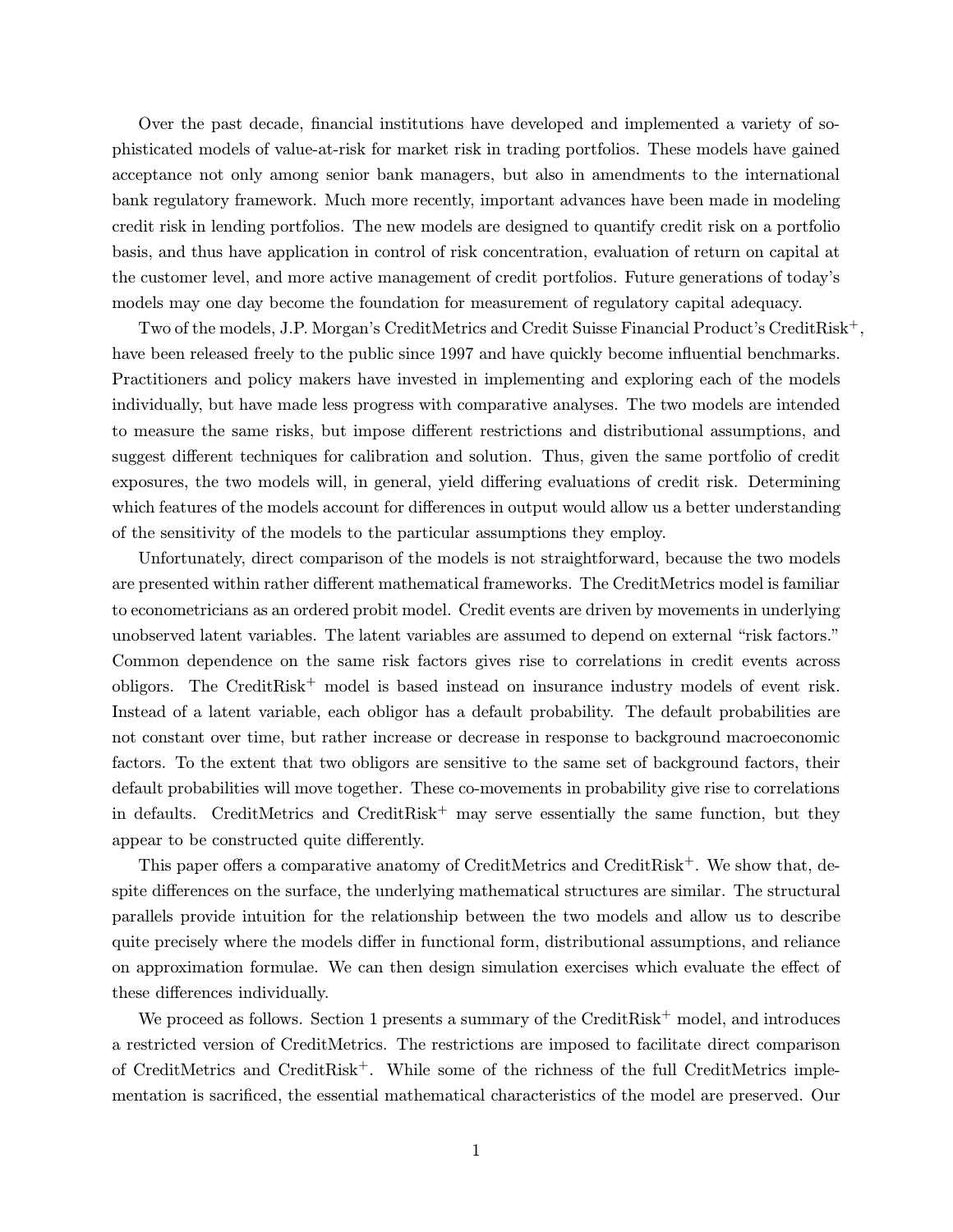method of comparative anatomy is developed in Section 2. We show how the restricted version of CreditMetrics can be run through the mathematical machinery of CreditRisk+, and vice versa.

Comparative simulations are developed in Section 3. Care is taken to construct portfolios with quality and loan size distributions similar to real bank portfolios, and to calibrate correlation parameters in the two models in an empirically plausible and mutually consistent manner. The robustness of the conclusions of Section 3 to our methods of portfolio construction and parameter calibration are explored in Section 4. An especially striking result from the simulations is the sensitivity of CreditRisk<sup>+</sup> results to the shape of the distribution of a systematic risk factor. The causes for and consequences of this sensitivity are explored in Section 5. We conclude with a summary of the main results of the simulations.

### 1 Summary of the models

This section offers an introduction to CreditRisk<sup>+</sup> and CreditMetrics. The discussion of CreditRisk<sup>+</sup> merely summarizes the derivation presented in Credit Suisse Financial Products (1997, Appendix A). Our presentation of CreditMetrics sets forth a restricted version of the full model described in the CreditMetrics Technical Document (Gupton, Finger and Bhatia 1997). Our choice of notation is intended to facilitate comparison of the models, and may differ considerably from what is used in the original manuals.

### 1.1 Summary of CreditRisk<sup>+</sup>

CreditRisk<sup>+</sup> is a model of *default risk*. Each obligor has only two possible end-of-period states, default and non-default. In the event of default, the lender suffers a loss of fixed size; this is the lender's exposure to the obligor. The distributional assumptions and functional forms imposed by CreditRisk<sup>+</sup> allow the distribution of total portfolio losses to be calculated in a convenient analytic form.

Default correlations in CreditRisk<sup>+</sup> are assumed to be driven entirely by a vector of K "risk" factors"  $x = (x_1, \ldots, x_K)$ . Conditional on x, defaults of individual obligors are assumed to be independently distributed Bernoulli draws. The conditional probability  $p_i(x)$  of drawing a default for obligor i is a function of the rating grade  $\zeta(i)$  of obligor i, the realization of risk factors x, and the vector of "factor loadings"  $(w_{i1}, \ldots, w_{iK})$  which measure the sensitivity of obligor i to each of the risk factors. CreditRisk<sup>+</sup> specifies this function as

$$
p_i(x) = \bar{p}_{\zeta(i)} \left( \sum_{k=1}^K x_k w_{ik} \right) \tag{1}
$$

where  $\bar{p}_\zeta$  is the unconditional default probability for a grade  $\zeta$  obligor, and the x are positive-valued with mean one. The intuition behind this specification is that the risk factors  $x$  serve to "scale up" or "scale down" the unconditional  $\bar{p}_{\zeta}$ . A high draw of  $x_k$  (over one) increases the probability of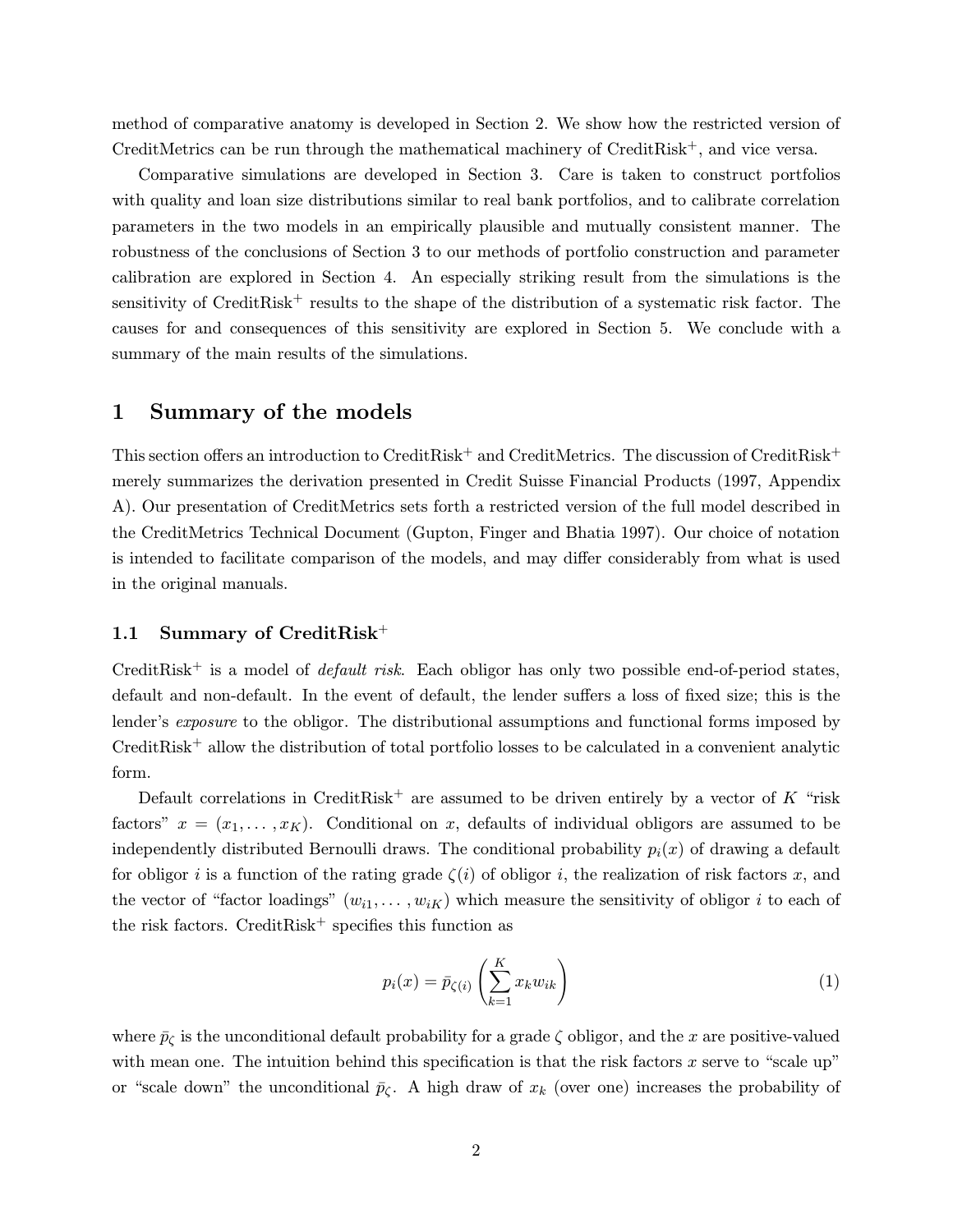default for each obligor in proportion to the obligor's weight  $w_{ik}$  on that risk factor; a low draw of  $x_k$  (under one) scales down all default probabilities. The weights  $w_{ik}$  are required to sum to one for each obligor, which guarantees that  $E[p_i(x)] = \bar{p}_{\zeta(i)}$ .

Rather than calculating the distribution of defaults directly, CreditRisk<sup>+</sup> calculates the  $proba$ bility generating function ("pgf") for defaults. The pgf  $\mathcal{F}_{\kappa}(z)$  of a discrete random variable  $\kappa$  is a function of an auxilliary variable z such that the probability that  $\kappa = n$  is given by the coefficient on  $z^n$  in the polynomial expansion of  $\mathcal{F}_\kappa(z)$ . The pgf, which is essentially a discrete random variable analog to the moment generating function, has two especially useful properties: $<sup>1</sup>$ </sup>

- If  $\kappa_1$  and  $\kappa_2$  are independent random variables, then the pgf of the sum  $\kappa_1 + \kappa_2$  is equal to the product of the two pgfs.
- If  $\mathcal{F}_{\kappa}(z|x)$  is the pgf of  $\kappa$  conditional on x, and x has distribution function  $H(x)$ , then the unconditional pgf is simply  $\mathcal{F}_{\kappa}(z) = \int_x \mathcal{F}_{\kappa}(z|x) dH(x)$ .

We first derive the conditional pgf  $\mathcal{F}(z|x)$  for the total number of defaults in the portfolio given realization x of the risk factors. For a single obligor i, this is the Bernoulli $(p_i(x))$  pgf:

$$
\mathcal{F}_i(z|x) = (1 - p_i(x) + p_i(x)z) = (1 + p_i(x)(z - 1)).
$$

Using the approximation formula  $\log(1+y) \approx y$  for  $y \approx 0$ , we can write

$$
\mathcal{F}_i(z|x) = \exp(\log(1 + p_i(x)(z-1))) \approx \exp(p_i(x)(z-1)).\tag{2}
$$

We refer to this step as the "Poisson approximation" because the expression on the right hand side is the pgf for a random variable distributed Poisson $(p_i(x))$ . The intuition is that, as long as  $p_i(x)$ is small, we can ignore the constraint that a single obligor can default only once, and represent its default event as a Poisson random variable rather than as a Bernoulli. The exponential form of the Poisson pgf is essential to the computational facility of the model.

Conditional on  $x$ , default events are independent across obligors, so the pgf of the sum of obligor defaults is the product of the individual pgfs:

$$
\mathcal{F}(z|x) = \prod_{i} \mathcal{F}_i(z|x) \approx \prod_{i} \exp(p_i(x)(z-1)) = \exp(\mu(x)(z-1))
$$
\n(3)

where  $\mu(x) \equiv \sum_i p_i(x)$ .

To get the unconditional probability generating function  $\mathcal{F}(z)$ , we integrate out the x. The risk factors in CreditRisk<sup>+</sup> are assumed to be independent gamma-distributed random variables with mean one and variance  $\sigma_k^2$ ,  $k = 1, ..., K$ .<sup>2</sup> See Appendix A on the properties and parameterization

<sup>&</sup>lt;sup>1</sup>See Johnson and Kotz (1969, §2.2) for further discussion on probability generating functions.

<sup>&</sup>lt;sup>2</sup>This is a variant on the presentation in the CreditRisk<sup>+</sup> manual, in which  $x_k$  has mean  $\mu_k$  and variance  $\sigma_k^2$ , and the conditional probabilities are given by  $p_i(x) = \bar{p}_{\zeta(i)}(\sum w_{ik}(x_k/\mu_k))$ . In our presentation, the constants  $1/\mu_k$  are absorbed into the normalized  $x_k$  without any loss of generality.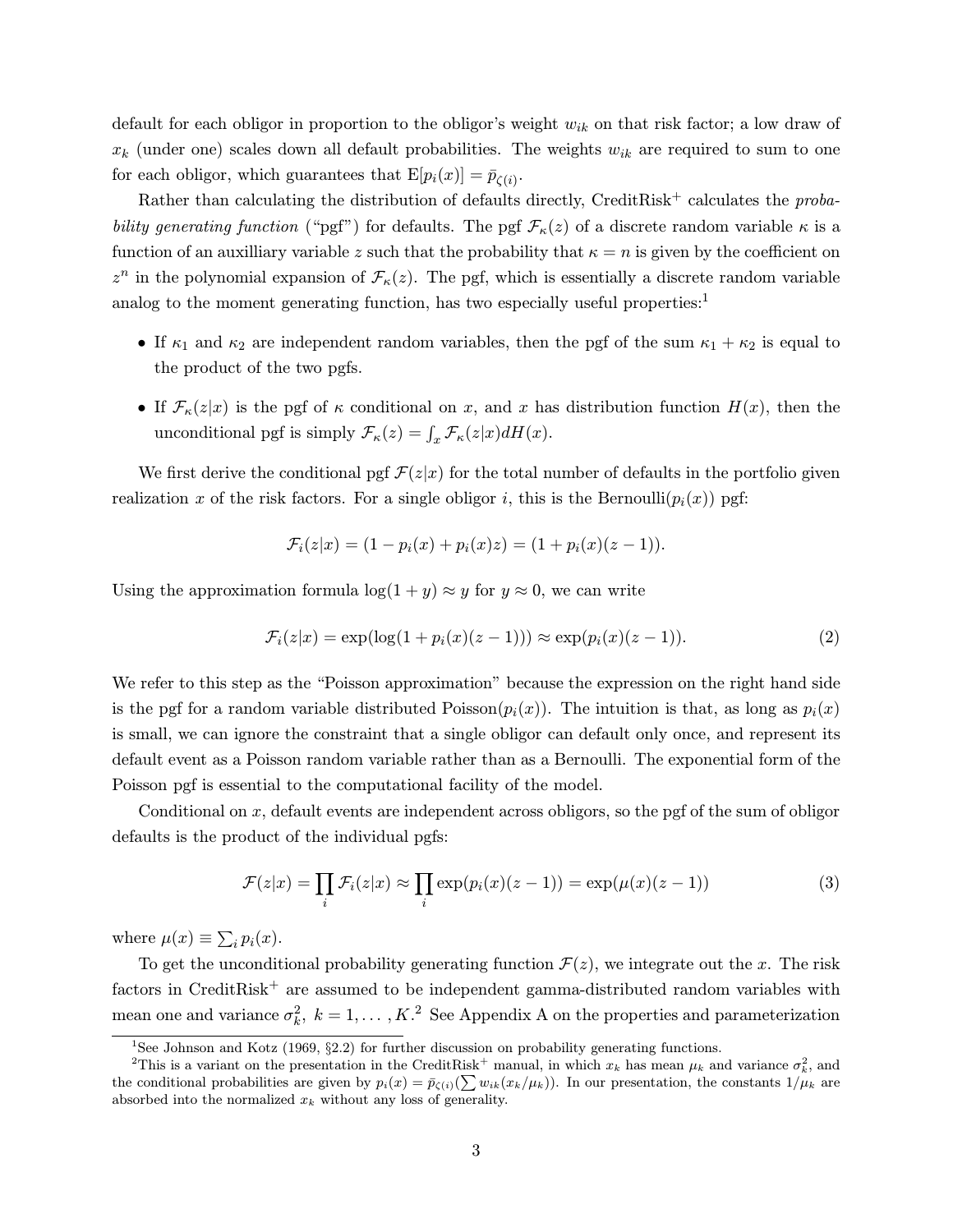of the gamma distribution. It is straightforward to show that

$$
\mathcal{F}(z) = \prod_{k=1}^{K} \left( \frac{1 - \delta_k}{1 - \delta_k z} \right)^{1/\sigma_k^2} \quad \text{where } \delta_k \equiv \frac{\sigma_k^2 \mu_k}{1 + \sigma_k^2 \mu_k} \text{ and } \mu_k \equiv \sum_i w_{ik} \bar{p}_{\zeta(i)}.
$$
 (4)

The form of this pgf shows that the total number of defaults in the portfolio is a sum of  $K$ independent negative binomial variables.

The final step in CreditRisk<sup>+</sup> is to obtain the probability generating function  $\mathcal{G}(z)$  for losses. Assume loss given default is a constant fraction  $\lambda$  of loan size. Let  $L_i$  denote the loan size for obligor i. In order to retain the computational advantages of the discrete model, we need to express the loss exposure amounts  $\lambda L_i$  as integer multiples of a fixed unit of loss (e.g., one million dollars). The base unit of loss is denoted  $\nu_0$  and its integer multiples are called "standardized exposure" levels. The standardized exposure for obligor i, denoted  $\nu(i)$ , is equal to  $\lambda L_i/\nu_0$  rounded to the nearest integer.

Let  $\mathcal{G}_i$  denote the probability generating function for losses on obligor i. The probability of a loss of  $\nu(i)$  units on a portfolio consisting only of obligor i must equal the probability that i defaults, so  $\mathcal{G}_i(z|x) = \mathcal{F}_i(z^{\nu(i)}|x)$ . We use the conditional independence of the defaults to obtain the conditional pgf for losses in the entire portfolio as

$$
\mathcal{G}(z|x) = \prod_i \mathcal{G}_i(z|x) = \exp\left(\sum_{k=1}^K x_k \sum_i \bar{p}_{\zeta(i)} w_{ik}(z^{\nu(i)} - 1)\right).
$$

As before, we integrate out the x and rearrange to arrive at

$$
\mathcal{G}(z) = \prod_{k=1}^{K} \left( \frac{1 - \delta_k}{1 - \delta_k \mathcal{P}_k(z)} \right)^{1/\sigma_k^2} \qquad \text{where} \quad \mathcal{P}_k(z) \equiv \frac{1}{\mu_k} \sum_i w_{ik} \bar{p}_{\zeta(i)} z^{\nu(i)} \tag{5}
$$

and  $\delta_k$  and  $\mu_k$  are as defined in equation (4).

The unconditional probability that there will be n units of  $\nu_0$  loss in the total portfolio is given by the coefficient on  $z^n$  in the Taylor series expansion of  $\mathcal{G}(z)$ . The CreditRisk<sup>+</sup> manual (§A.10) provides the recurrence relation used to calculate these coefficients.

### 1.2 A restricted version of CreditMetrics

The CreditMetrics model for credit events is familiar to economists as an ordered probit. Associated with obligor i is an unobserved latent random variable  $y_i$ . The state of obligor i at the risk-horizon depends on the location of  $y_i$  relative to a set of "cut-off" values. In the full version of the model, the cut-offs divide the real number line into "bins" for each end-of-period rating grade. CreditMetrics thereby captures not only defaults, but migrations across non-default grades as well. Given a set of forward credit spreads for each grade, CreditMetrics can then estimate a distribution over the change in mark-to-market value attributable to portfolio credit risk.

In this section, we present a restricted version of CreditMetrics. To allow more direct comparison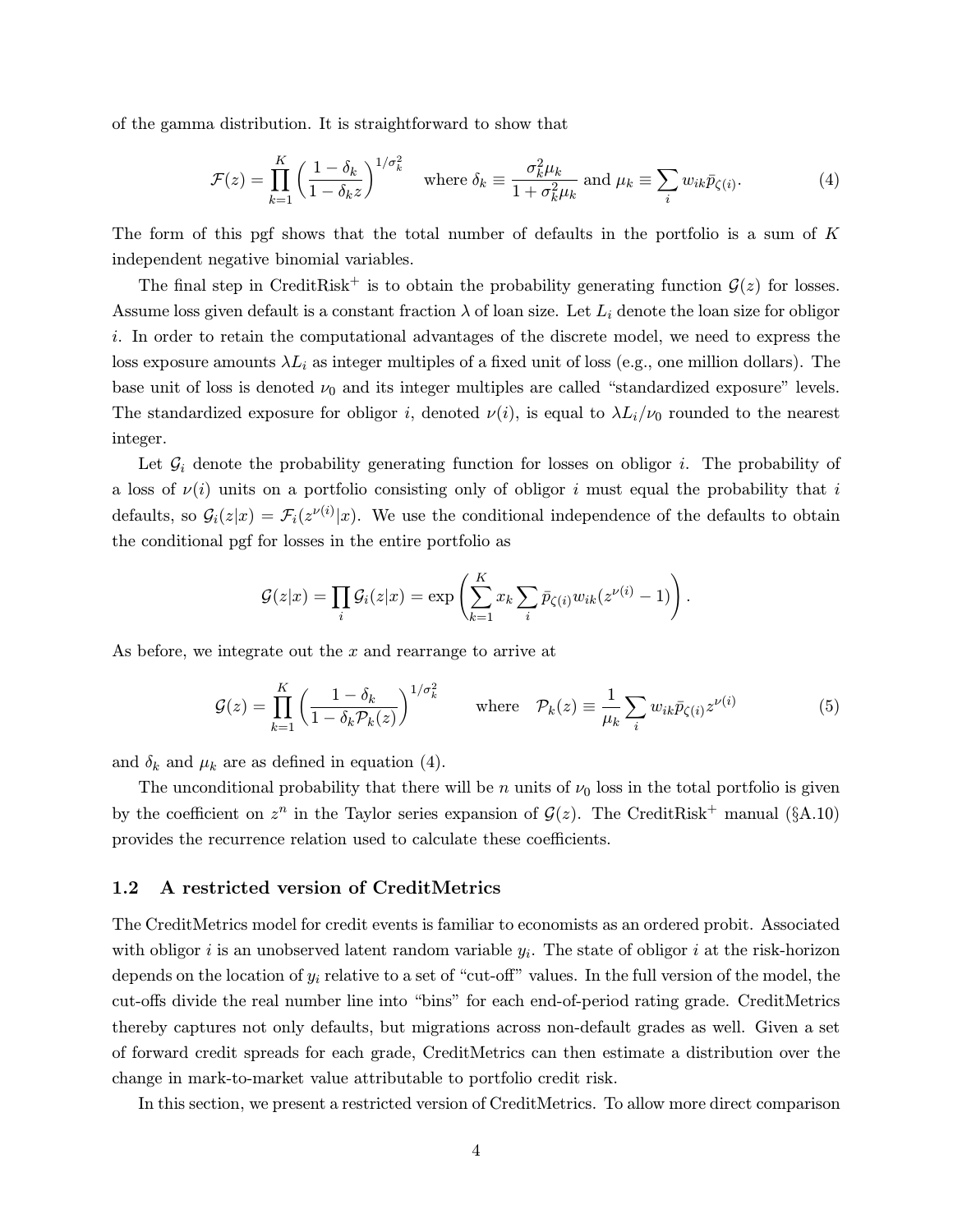with CreditRisk<sup>+</sup>, we restrict the set of outcomes to two states: default and non-default. In the event of default, we assume loss is a fixed fraction  $\lambda$  of the face value. This represents a second significant simplification of the full CreditMetrics implementation, which allows idiosyncratic risk in recoveries.<sup>3</sup> In the non-default state, the loan retains its book value. Thus, our restricted version of CreditMetrics is a model of book value losses, rather than of changes in market value. In the discussion below, the restricted CreditMetrics will be designated as "CM2S" ("CreditMetrics two-state") whenever distinction from the full CreditMetrics model needs emphasis.

The latent variables  $y_i$  are taken to be linear functions of risk factors x and idiosyncratic effects  $\epsilon_i$ :

$$
y_i = xw_i + \eta_i \epsilon_i. \tag{6}
$$

The vector of factor loadings  $w_i$  determines the relative sensitivity of obligor i to the risk factors, and the weight  $\eta_i$  determines the relative importance of idiosyncratic risk for the obligor. The x are assumed to be normally distributed with mean zero and variance-covariance matrix  $\Omega$ .<sup>4</sup> Without loss of generality, assume there are ones on the diagonal of  $\Omega$ , so the marginal distributions are all  $N(0, 1)$ . The  $\epsilon_i$  are assumed to be iid  $N(0, 1)$ . Again without loss of generality, it is imposed that  $y_i$  has variance 1 (i.e., that  $w_i' \Omega w_i + \eta_i^2 = 1$ ). Associated with each start-of-period rating grade  $\zeta$ is a cut-off value  $C_{\zeta}$ . When the latent variable  $y_i$  falls under the cut-off  $C_{\zeta(i)}$ , the obligor defaults. That is, default occurs if

$$
xw_i + \eta_i \epsilon_i < C_{\zeta(i)}.\tag{7}
$$

The  $C_{\zeta}$  values are set so that the unconditional default probability for a grade  $\zeta$  obligor is  $\bar{p}_{\zeta}$ , i.e., so that  $\bar{p}_{\zeta} = \Phi(C_{\zeta})$ , where  $\Phi$  is the standard normal cdf and the  $\bar{p}_{\zeta}$  are defined as in Section 1.1.

The model is estimated by Monte Carlo simulation. To obtain a single "draw" for the portfolio, we first draw a single vector x as a multivariate  $N(0, \Omega)$  and a set of iid  $N(0, 1)$  idiosyncratic  $\epsilon$ . We form the latent  $y_i$  for each obligor, which are compared against the cut-off values  $C_{\zeta(i)}$  to determine default status  $D_i$  (one for default, zero otherwise). Portfolio loss for this draw is given by  $\sum_i D_i \lambda L_i$ . To estimate a distribution of portfolio outcomes, we repeat this process many times. The portfolio losses obtained in each draw are sorted to form a cumulative distribution for loss. For example, if the portfolio is simulated 100,000 times, then the estimated 99.5th percentile of the loss distribution is given by the 99500th element of the sorted loss outcomes.

<sup>3</sup>The full CreditMetrics also accommodates more complex asset types, including loan commitments and derivatives contracts. See the CreditMetrics Technical Document, Chapter 4, and Finger (1998). These features are not addressed in this paper.

<sup>&</sup>lt;sup>4</sup>In the CreditMetrics Technical Document, it is recommended that the x be taken to be stock market indexes, because the ready availability of historical data on stock indexes simplifies calibration of the covariance matrix Ω and the weights  $w_i$ . The mathematical framework of the model, however, imposes no specific identity on the x.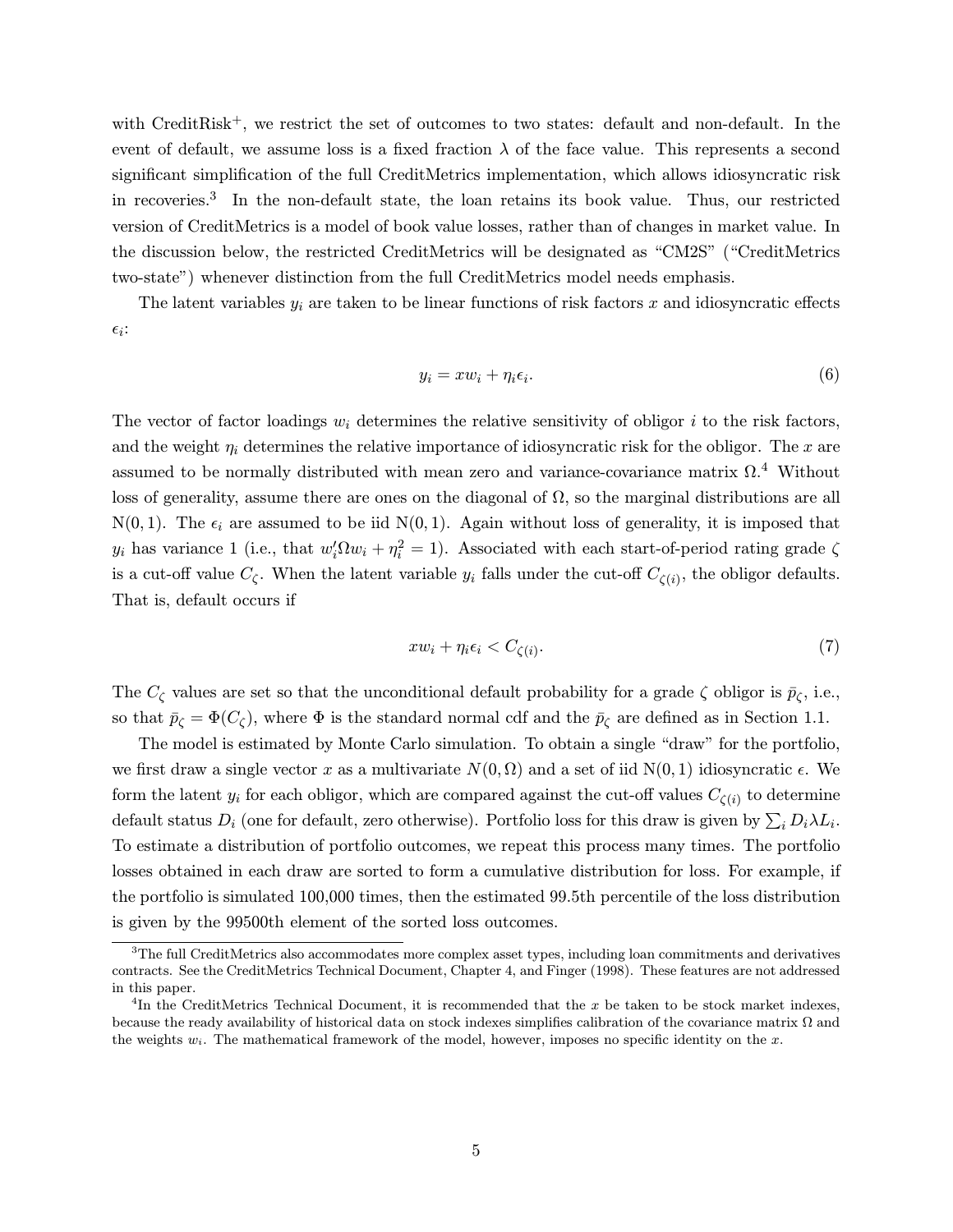# 2 Mapping between the models

Presentation of the restricted version of CreditMetrics and the use of a similar notation in outlining the models both serve to emphasize the fundamental similarities between CreditMetrics and CreditRisk+. Nonetheless, there remain substantial differences in the mathetical methods used in each, which tend to obscure comparison of the models. In the first two parts of this section, we map each model into the mathematical framework of the other. We conclude this section with a comparative analysis in which fundamental differences between the models in functional form and distributional assumptions are distinguished from differences in technique for calibration and solution.

### 2.1 Mapping CreditMetrics to the CreditRisk<sup>+</sup> framework

To map the restricted CM2S model into the CreditRisk<sup>+</sup> framework, we need to derive the implied conditional default probability function  $p_i(x)$  used in equation (2). Conditional on x, rearrangement of equation (7) shows that obligor i defaults if and only if  $\epsilon_i < ((C_{\zeta(i)} - xw_i)/\eta_i)$ . Because the  $\epsilon_i$ are standard normal variates, default occurs with conditional probability

$$
p_i(x) = \Phi((C_{\zeta(i)} - xw_i)/\eta_i). \tag{8}
$$

The CreditRisk<sup>+</sup> methodology can now be applied in a straightforward manner. Conditional on  $x$ , default events are independent across obligors. Therefore, the conditional probability generating function for defaults,  $\mathcal{F}(z|x)$ , takes on exactly the same Poisson approximation form as in equation (3). To get the unconditional probability generating function  $\mathcal{F}(z)$ , we integrate out the x:

$$
\mathcal{F}(z) = \int_{-\infty}^{\infty} \mathcal{F}(z|x) \phi_{\Omega}(x) dx
$$

where  $\phi_{\Omega}$  is the multivariate N(0,  $\Omega$ ) pdf. The unconditional probability that exactly n defaults will occur in the portfolio is given by the coefficient on  $z^n$  in the Taylor series expansion of  $\mathcal{F}(z)$ :

$$
\mathcal{F}(z) = \int_{-\infty}^{\infty} \sum_{n=0}^{\infty} \exp(-\mu(x)) \frac{\mu(x)^n z^n}{n!} \phi_{\Omega}(x) dx
$$

$$
= \sum_{n=0}^{\infty} \frac{1}{n!} \left( \int_{-\infty}^{\infty} \exp(-\mu(x)) \mu(x)^n \phi_{\Omega}(x) dx \right) z^n \tag{9}
$$

where  $\mu(x) \equiv \sum_i p_i(x)$ . These K-dimensional integrals are analytically intractable (even when the number of systematic factors  $K = 1$ , and in practice would be solved using Monte Carlo techniques.<sup>5</sup>

The remaining steps in  $CreditRisk^+$  would follow similarly. That is, one would round loss

<sup>&</sup>lt;sup>5</sup>Note that the integrals differ only in n, so a single set of Monte Carlo draws for x allows successive solution of the integrals via a simple recurrence relation. This technique is fast relative to standard Gaussian quadrature.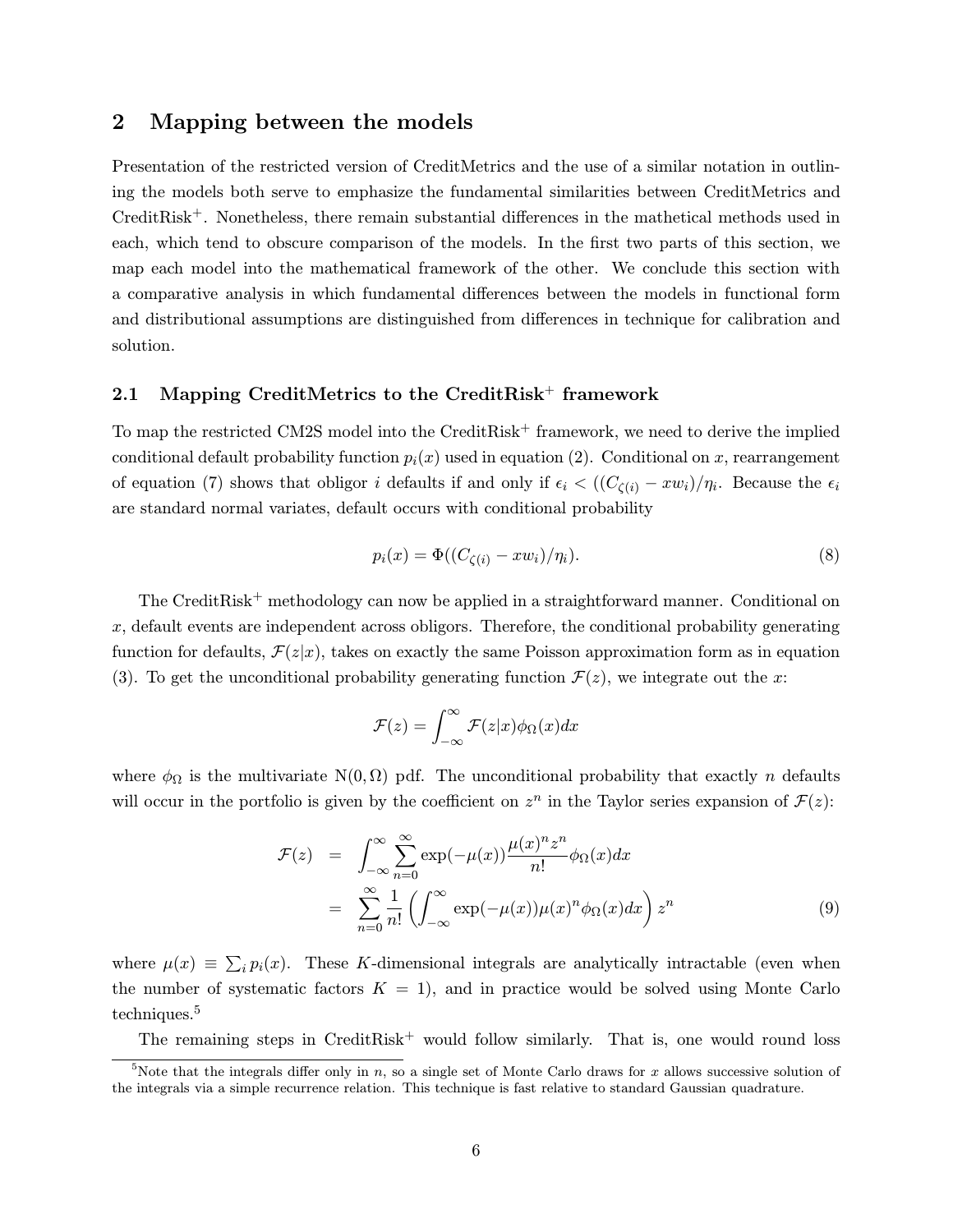exposures to integer multiples of a base unit  $\nu_0$ , apply the rule  $\mathcal{G}_i(z|x) = \mathcal{F}_i(z^{\nu(i)}|x)$  and multiply pgfs across obligors to get  $\mathcal{G}(z|x)$ . To get the unconditional pgf of losses, we integrate out the x as in equation (9). The result would be computationally unwieldy, but application of the method is conceptually straightforward.

### 2.2 Mapping CreditRisk<sup>+</sup> to the CreditMetrics framework

Translating in the opposite direction is equally straightforward. To go from CreditRisk<sup>+</sup> into the CM2S framework, we assign to obligor i a latent variable  $y_i$  defined by:

$$
y_i = \left(\sum_{k=1}^K x_k w_{ik}\right)^{-1} \epsilon_i.
$$
 (10)

The  $x_k$  and  $w_{ik}$  are the same gamma-distributed risk factors and factor loadings used in CreditRisk<sup>+</sup>. The idiosyncratic risk factors  $\epsilon_i$  are independently and identically distributed Exponential with parameter 1. Obligor *i* defaults if and only if  $y_i < \bar{p}_{\zeta(i)}$ . Observe that the conditional probability of default is given by:

$$
\Pr(y_i < \bar{p}_{\zeta(i)} | x) = \Pr\left(\epsilon_i < \bar{p}_{\zeta(i)} \sum_{k=1}^K x_k w_{ik} | x\right)
$$
\n
$$
= 1 - \exp\left(-\bar{p}_{\zeta(i)} \sum_{k=1}^K x_k w_{ik}\right)
$$
\n
$$
\approx \bar{p}_{\zeta(i)} \sum_{k=1}^K x_k w_{ik} = p_i(x) \tag{11}
$$

where the second line follows using the cdf for the exponential distribution, and the last line relies on the same approximation formula as equation (2). The unconditional probability of default is simply  $\bar{p}_{\zeta(i)}$ , as required.

In the ordinary CreditMetrics specification, the latent variable is a linear sum of normal random variables. When  $CreditRisk^+$  is mapped to the  $CreditMetrics$  framework, the latent variable takes a multiplicative form, but the idea is the same.<sup>6</sup> In CreditMetrics, the cut-off values  $C_{\zeta}$  are determined as functions of the associated unconditional default probabilities  $\bar{p}_{\zeta}$ . Here, the cutoff values are simply the  $\bar{p}_{\zeta}$ . Other than these differences in form, the process is identical. A single portfolio simulation would consist of a single random draw of sector risk factors and a single vector of random draws of idiosyncratic risk factors. From these, the obligors' latent variables are calculated, and these in turn determine default events.<sup>7</sup>

<sup>6</sup>One could quasi-linearize equation (10) by taking logs, but little would be gained. The log of an exponential random variable does not itself have a well-known distributional form, and the log of the weighted sum of  $x$  variables would not simplify.

<sup>&</sup>lt;sup>7</sup>In practice, it is faster and more accurate to simulate outcomes as independent Bernoulli( $p_i(x)$ ) draws, which is the method used in Section 5. The latent variable method is presented only to emphasize the structural similarities between the models.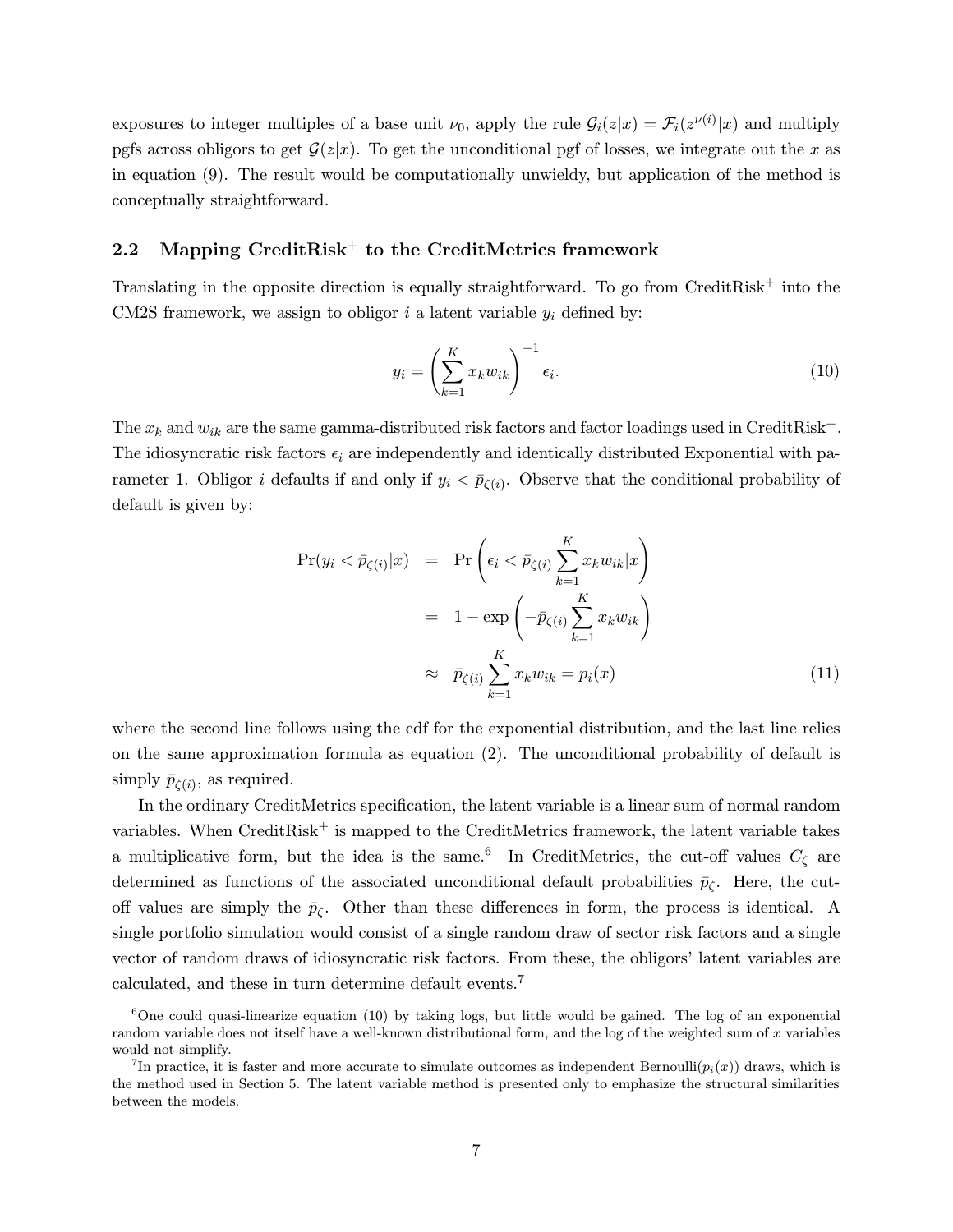#### 2.3 Essential and inessential differences between the models

CreditMetrics and CreditRisk<sup>+</sup> differ in distributional assumptions and functional forms, solution techniques, suggested methods for calibration, and mathematical language. As the preceding analysis makes clear, only the differences in distributional assumptions and functional forms are fundamental. Each model can be mapped into the mathematical language of the other, which demonstrates that the difference between the latent variable representation of CreditMetrics and the covarying default probabilities of  $CreditRisk^+$  is one of presentation and not substance. Similarly, methods for parameter calibration suggested in model technical documents are helpful to users, but not in any way intrinsic to the models.

By contrast, distributional assumptions and functional forms are model primitives. In each model, the choice of distribution for the systemic risk factors  $x$  and the functional form for the conditional default probabilities  $p_i(x)$  together give shape to the joint distribution over obligor defaults in the portfolio. The CreditMetrics specifications of normally distributed  $x$  and of equation (8) for the  $p_i(x)$  may be somewhat arbitrary, but nonetheless strongly influence the results.<sup>8</sup> One could substitute, say, a multivariate  $t$  distribution for the normal distribution, and still employ the Monte Carlo methodology of CreditMetrics. However, even if parameters were recalibrated to yield the same mean and variance of portfolio loss, the overall shape of the loss distribution would differ, and therefore the tail percentile values would change as well. The choice of the gamma distribution and the function form for conditional default probabilities given by equation (1) are similarly characteristic of CreditRisk<sup>+</sup>. Indeed, in Section 5 we will show how small deviations from the gamma specification lead to significant differences in tail percentile values in a generalized  $CreditRisk^+$  framework.

Remaining differences between the two models are attributable to differences in solution method. The Monte Carlo method of CreditMetrics is flexible but computationally intensive. CreditRisk<sup>+</sup> offers the efficiency of a closed-form solution, but at the expense of additional restrictions or approximations. In particular,

- CreditMetrics allows naturally for multi-state outcomes and for uncertainty in recoveries, whereas the closed-form CreditRisk<sup>+</sup> is a two-state model with fixed recovery rates.<sup>9</sup>
- CreditRisk<sup>+</sup> imposes a "Poisson approximation" on the conditional distribution of defaults.
- CreditRisk<sup>+</sup> rounds each obligor's loan loss exposure to the nearest element in a finite set of

<sup>&</sup>lt;sup>8</sup>Recall that equation (8) follows from the specification in equation (6) of latent variable  $y_i$  and the assumption of normally distribution idiosyncratic  $\epsilon_i$ . Therefore, this discussion incorporates those elements of the CreditMetrics model.

 $9$ In principle, both restrictions in CreditRisk<sup>+</sup> can be relaxed without resorting to a Monte Carlo methodology. It is feasible to introduce idiosyncratic risk in recoveries to CreditRisk<sup>+</sup>, but probably at the expense of the computational facility of the model. CreditRisk<sup>+</sup> also can be extended to, say, a three-state model in which the third state represents a severe downgrade (short of default). However, CreditRisk<sup>+</sup> cannot capture the exclusive nature of the outcomes (i.e., one cannot impose the mutual exclusivity of a severe downgrade and default). For this reason, as well as the Poisson approximation, the third state would need to represent a low probability event. Thus, it would be impractical to model ordinary rating migrations in CreditRisk<sup>+</sup>.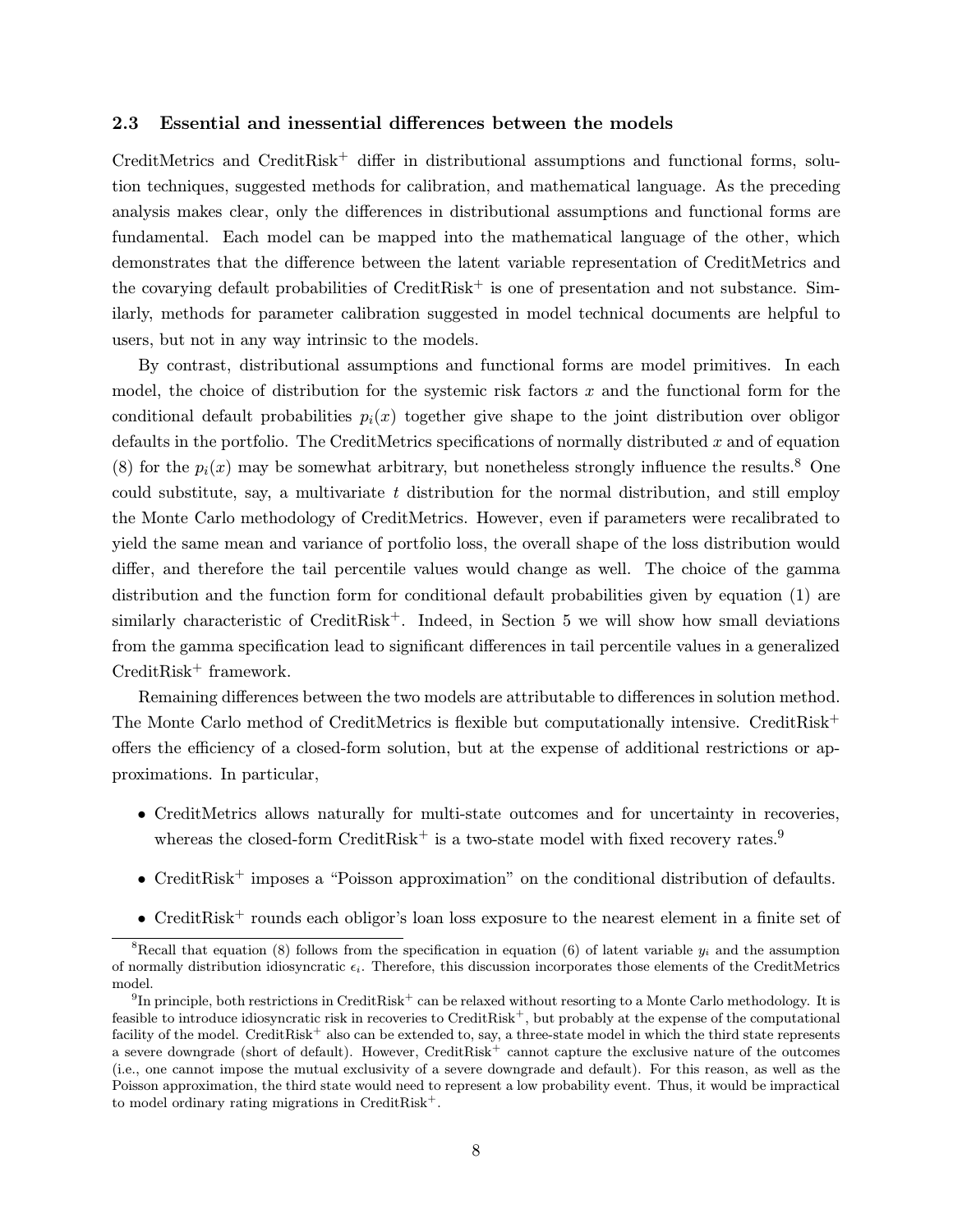values.

Using the techniques of Section 2.2, it is straightforward to construct a Monte Carlo version of CreditRisk<sup>+</sup> which avoids Poisson and loss exposure approximations and allows recovery risk. It is less straightforward but certainly possible to create a Monte Carlo multi-state generalization of CreditRisk<sup>+</sup>. Because computational convenience may be a significant advantage of CreditRisk<sup>+</sup> for some users, the effect of the Poisson and loss exposure approximations on the accuracy of  $CreditRisk<sup>+</sup>$  results will be examined in Sections 4 and 5. However, the effect of multi-state outcomes and recovery uncertainty on the distribution of credit loss will be left for future study. Therefore, our simulations will study only the restricted CM2S version of CreditMetrics.

It is worth noting that there is no real loss of generality in the assumption of independence across sector risk factors in CreditRisk<sup>+</sup>. In each model, the vector of factor loadings  $(w)$  is free, up to a scaling restriction. In CreditMetrics, the sector risk factors  $x$  could be orthogonalized and the correlations incorporated into the  $w$ <sup>10</sup> However, the need to impose orthogonality in CreditRisk<sup>+</sup> does imply that greater care must be given to identifying and calibrating sectoral risks in that model.

### 3 Calibration and main simulation results

The remaining sections of this paper study the two models using comparative simulations. The primary goal is to develop reliable intuition for how the two models will differ when applied to real world portfolios. In pursuit of this goal, we also will determine the parameters or portfolio characteristics to which each model is most sensitive. Emphasis is placed on relevance and robustness. By relevance, we mean that the simulated portfolios and calibrated parameters ought to resemble their real world counterparts closely enough for conclusions to be transferable. By robustness we mean that the conclusions ought to be qualitatively valid over an empirically relevant range of portfolios.

This section will present our main simulations. First, in Section 3.1, we construct a set of "test deck" portfolios. All assets are assumed to be ordinary term loans. The size distribution of loans and their distribution across S&P rating grades are calibrated using data from two large samples of mid-sized and large corporate loans. Second, in Section 3.2, default probabilities and correlation structures in each model are calibrated using historical default data from the S&P ratings universe. We calibrate each model to a one year risk-horizon. The main simulation results are presented in Section 3.3.

#### 3.1 Portfolio construction

Construction of our simulated loan portfolios requires choices along three dimensions. The first is credit quality, i.e., the portion of total dollar outstandings in each rating grade. The second is obligor count, i.e., the total number of obligors in the portfolio. The third is concentration, i.e.,

<sup>&</sup>lt;sup>10</sup>In this case, the original weights w would be replaced by  $\Omega^{1/2}w$ .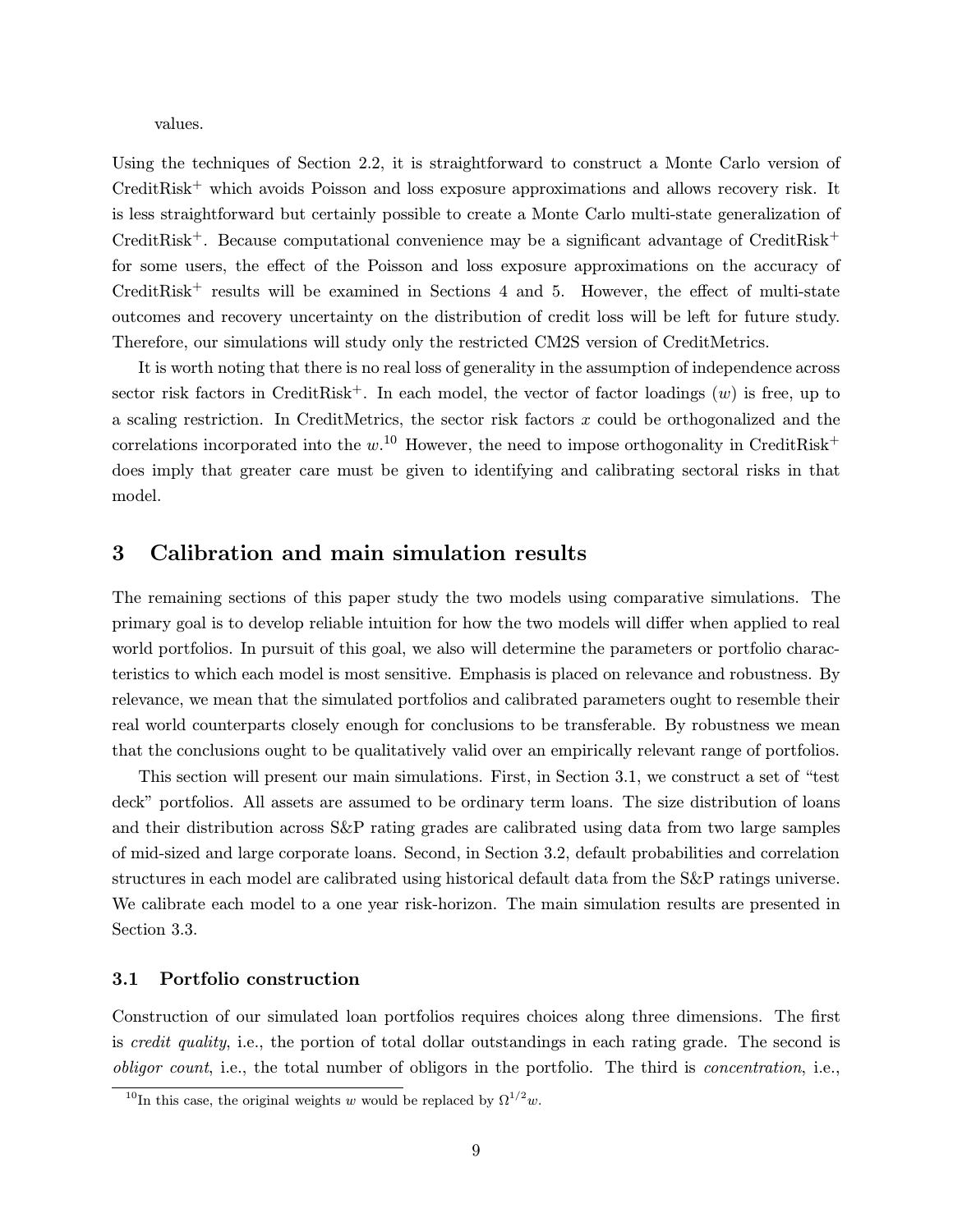the distribution of dollar outstandings within a rating grade across the obligors within that grade. Note that the total portfolio dollar outstandings is immaterial, because losses will be calculated as a percentage of total outstandings.

The range of plausible credit quality is represented by four credit quality distributions, which are labelled "High," "Average," "Low," and "Very Low." The first three distributions are constructed using data from internal Federal Reserve Board surveys of large banking organizations.<sup>11</sup> The "Average" distribution is the average distribution across the surveyed banks of total outstandings in each S&P grade. The "High" and "Low" distributions are drawn from the higher and lower quality distributions found among the banks in the sample. The "Very Low" distribution is not found in the Federal Reserve sample, but is intended to represent a very weak large bank loan portfolio during a recession. Speculative grade (BB and below) loans account for half of outstandings in the "Average" portfolio, and 25%, 78% and 83% in the "High," "Low," and "Very Low" quality portfolios, respectively. The distributions are depicted in Figure 1.

Realistic calibration of obligor count is likely to depend not only on the size of the hypothetical bank, but also on the bank's business focus. A very large bank with a strong middle-market business might have tens of thousands of rated obligors in its commercial portfolio. A bank of the same size specializing in the large corporate market might have only a few thousand. For the "base case" calibration, we set  $N = 5000$ . To establish robustness of the conclusions to the choice of N, we model portfolios of 1000 and 10,000 obligors as well. In all simulations, we assume each obligor is associated with only one loan in the portfolio.

Portfolio concentration is calibrated in two stages. First, we divide the total number of obligors N across the rating grades. Second, for each rating grade, we determine how the total exposure within the grade is distributed across the number of obligors in the grade. In both stages, distributions are calibrated using the Society of Actuaries (1996) (hereafter cited as "SoA") sample of mid-sized and large private placement loans (see also Carey 1998).

Let  $q_{\zeta}$  be the dollar volume of exposure to rating grade  $\zeta$  as a share of total portfolio exposure (determined by the chosen "credit quality distribution"), and let  $v_{\zeta}$  be the mean book value of loans in rating grade  $\zeta$  in the SoA data. We determine  $n_{\zeta}$ , the number of obligors in rating grade  $\zeta$ , by imposing

$$
q_{\zeta} = n_{\zeta} v_{\zeta} / \sum_{g} n_{g} v_{g}
$$
\n<sup>(12)</sup>

for all  $\zeta$ . That is, the  $n_{\zeta}$  are chosen so that, in a portfolio with mean loan sizes in each grade matching the SoA mean sizes, the exposure share of that grade matches the desired share  $q_c$ . The equations of form (12) are easily transformed into a set of six linearly independent equations and seven unknown  $n_{\zeta}$  values (using the S&P eight grade scale). Given the restriction  $\sum n_{\zeta} = N$ , the vector n is uniquely determined.<sup>12</sup> Table 1 shows the values of the vector n associated with each

 $11$ Each bank provided the amount outstanding, by rating grade, in its commericial loan book.

<sup>&</sup>lt;sup>12</sup>After solving the system of linear equations, the values of  $n<sub>\zeta</sub>$  are rounded to whole numbers.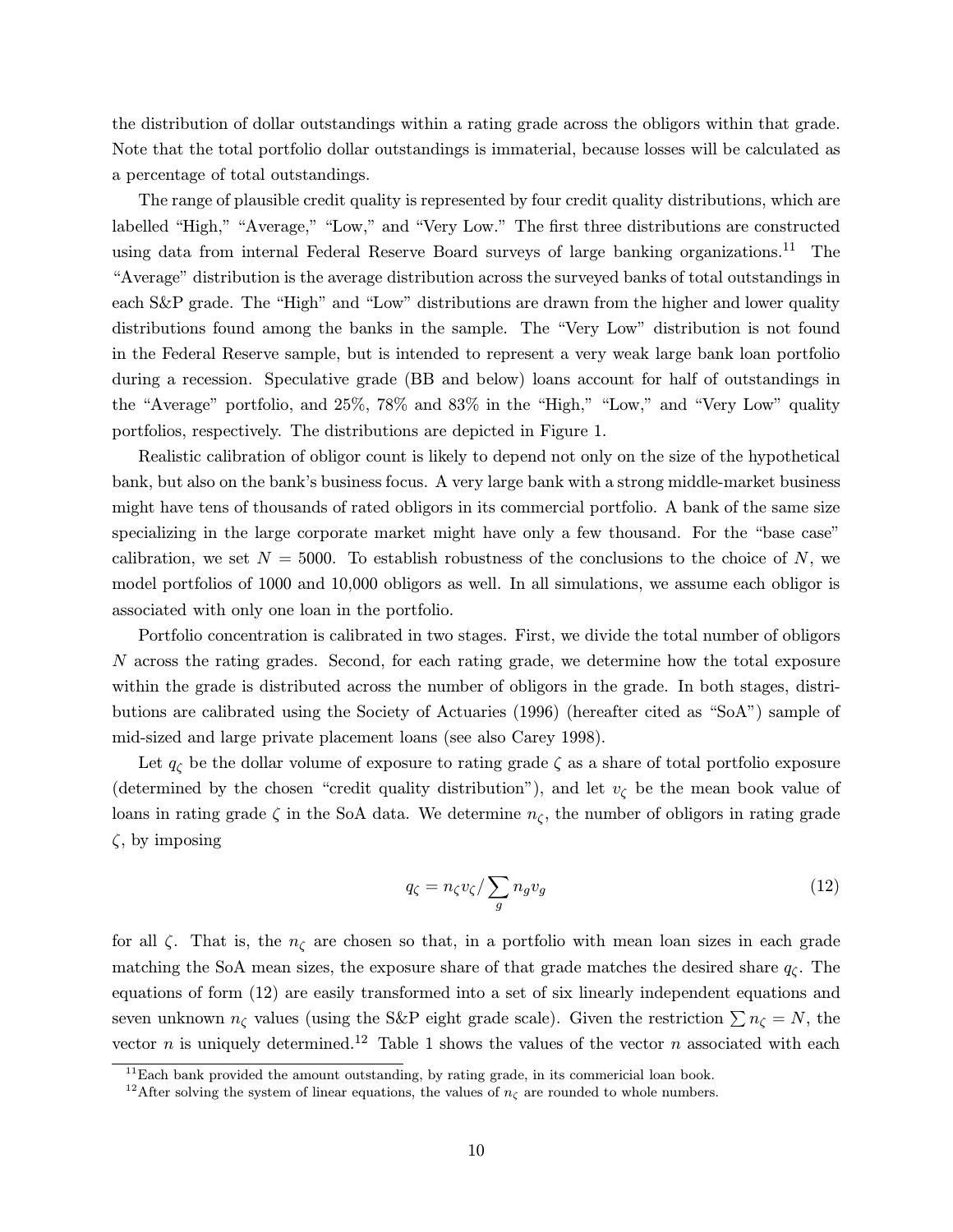

# Figure 1: Credit Quality Distributions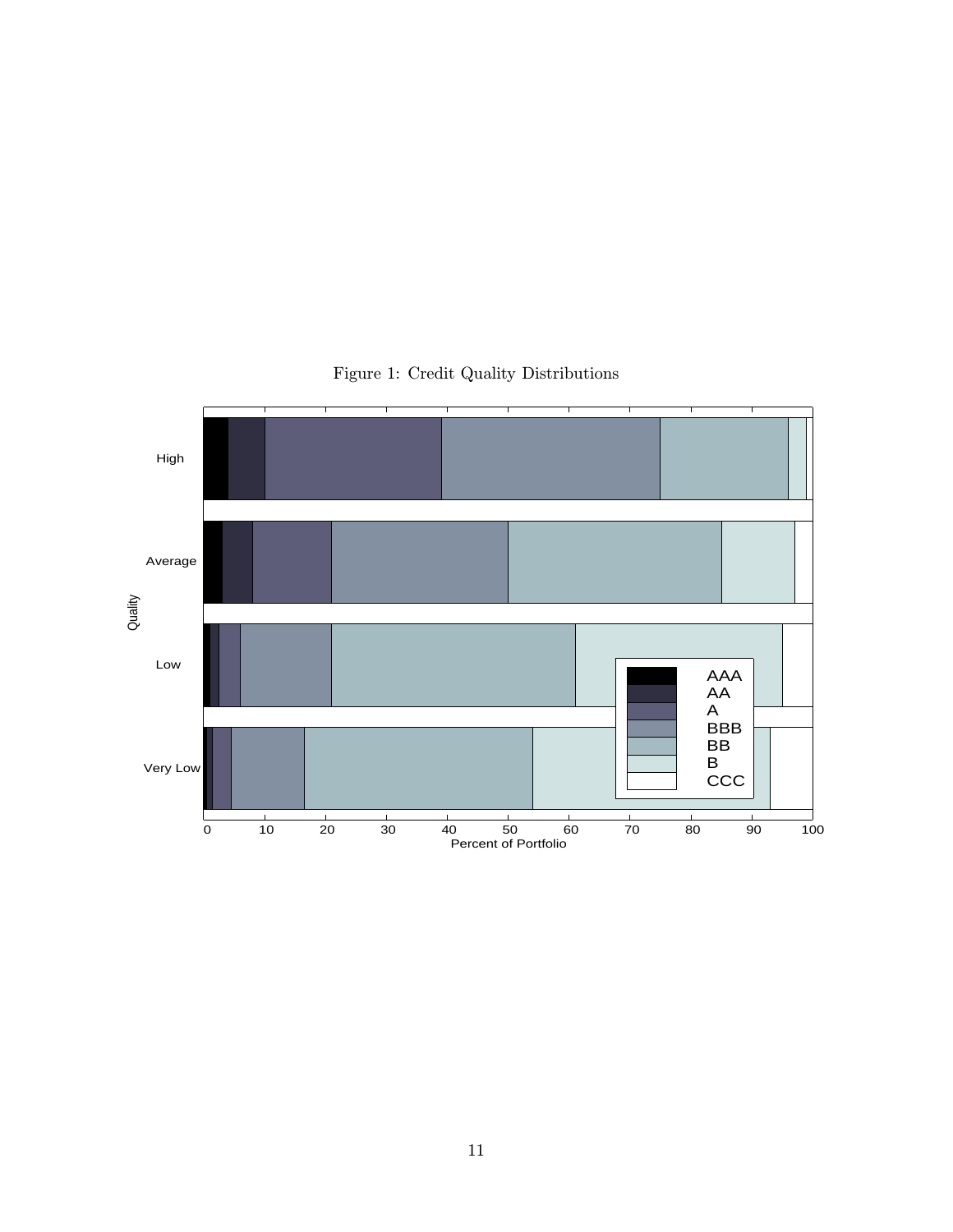|           | Portfolio Credit Quality |         |      |          |  |  |  |
|-----------|--------------------------|---------|------|----------|--|--|--|
|           | High                     | Average | Low  | Very Low |  |  |  |
| A A A     | 191                      | 146     | 50   | 25       |  |  |  |
| AΑ        | 295                      | 250     | 77   | 51       |  |  |  |
| A         | 1463                     | 669     | 185  | 158      |  |  |  |
| BBB       | 1896                     | 1558    | 827  | 660      |  |  |  |
| <b>BB</b> | 954                      | 1622    | 1903 | 1780     |  |  |  |
| B         | 136                      | 556     | 1618 | 1851     |  |  |  |
| CCC       | 65                       | 199     | 340  | 475      |  |  |  |
| Total     | 5000                     | 5000    | 5000 | 5000     |  |  |  |

Table 1: Number of Obligors in Each Rating Grade

The final step is to distribute the  $q_{\zeta}$  share of total loan exposure across the  $n_{\zeta}$  obligors in each grade. For our "base case" calibration, the distribution within grade  $\zeta$  is chosen to match (up to a scaling factor) the distribution for grade  $\zeta$  exposures in the SoA data. The SoA loans in grade  $\zeta$  are sorted from smallest to largest, and used to form a cumulative distribution  $H_{\zeta}$ . The size of the j<sup>th</sup> exposure,  $j = 1, \ldots, n_\zeta$ , is set to the  $(j - 1/2)/n_\zeta$  percentile of  $H_\zeta$ <sup>13</sup> Finally, the  $n_\zeta$  loan sizes are normalized to sum to  $q_{\zeta}$ . This method ensures that the shape of the distribution of loan sizes will not be sensitive to the choice of  $n<sub>\zeta</sub>$  (unless  $n<sub>\zeta</sub>$  is very small). As an alternative to the base case, we also model a portfolio in which all loans within a rating grade are equal-sized, i.e., each loan in grade  $\zeta$  is of size  $q_{\zeta}/n_{\zeta}$ .

In all simulations below, it is assumed that loss given default is a fixed proportion  $\lambda = 0.3$  of book value, which is consistent with historical loss given default experience for senior unsecured bank loans.<sup>14</sup> Percentile values on the simulated loss distributions are directly proportional to  $\lambda$ . Holding fixed all other model parameters and the permitted probability of bank insolvency, the required capital given a loss rate of, say,  $\lambda = 0.45$  would simply be 1.5 times the required capital given  $\lambda = 0.3$ .

It should be emphasized that the SoA data are used to impose shape, but not scale, on the distributions of loan sizes. The ratio of the mean loan size in grade  $\zeta_1$  to the mean loan size in grade  $\zeta_2$  is determined by the corresponding ratio in the SoA sample. Within each grade, SoA data determine the ratio of any two percentile values of loan size (e.g., the 75th percentile to the median). However, measures of portfolio concentration (e.g., the ratio of the sum of the largest  $j$ loans to the total portfolio value) depend strongly on the choice of N, and thus not only on SoA

<sup>&</sup>lt;sup>13</sup>For example, say  $n<sub>\zeta</sub> = 200$  and there are 6143 loans in the grade  $\zeta$  SoA sample. To set the size of, say, the seventh (j = 7) simulated loan, we calculated the index  $(j - 1/2) \cdot 6143/n<sub>\zeta</sub> \approx 199.65$ . The loan size is then formed as an interpolated value between the  $199<sup>th</sup>$  and  $200<sup>th</sup>$  loans in the SoA vector.

 $^{14}$  See the CreditMetrics Technical Document,  $\S 7.1.2.$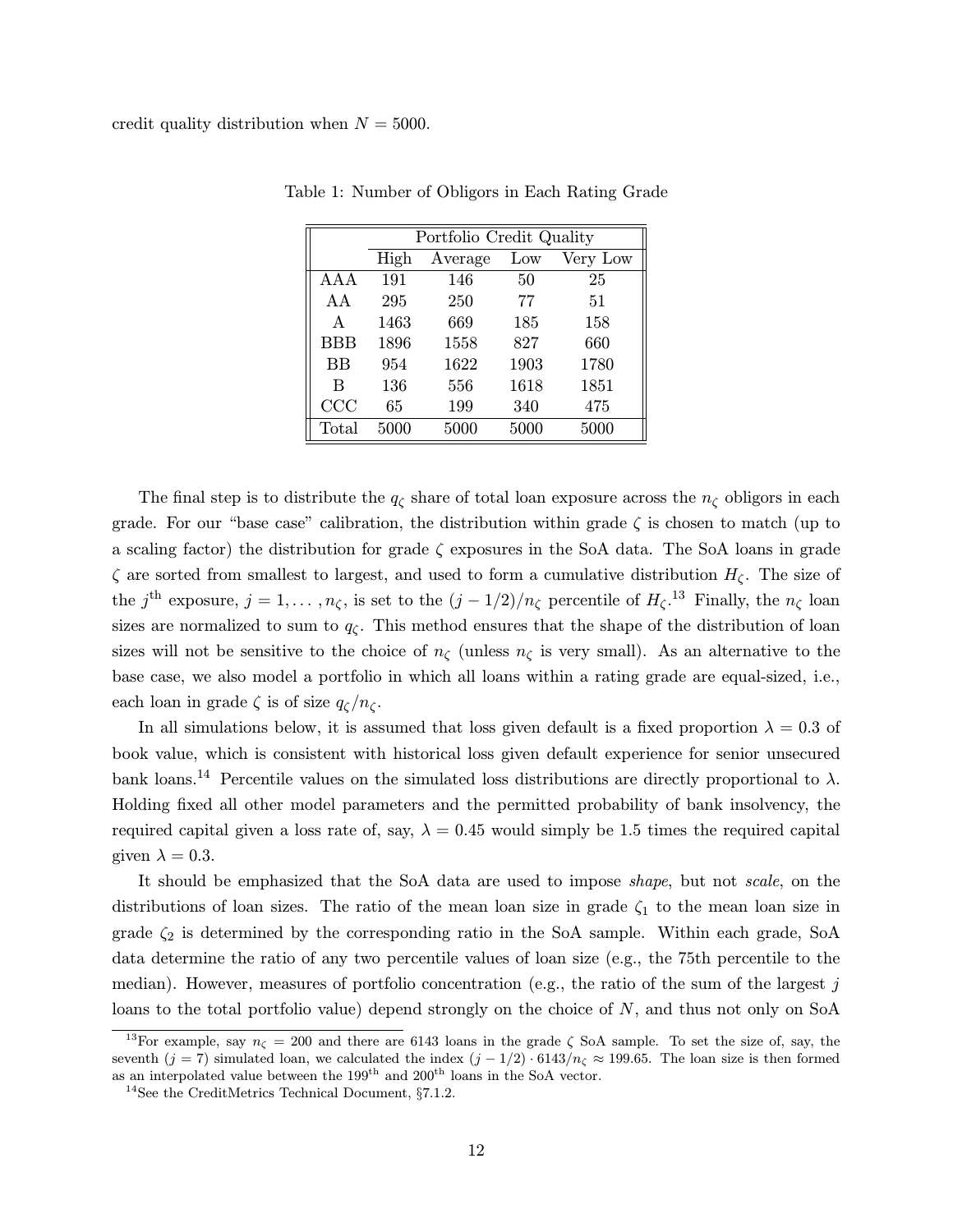sample.

Finally, CreditRisk<sup>+</sup> requires a discretization of the distribution of exposures, i.e., the selection of the base unit of loss  $\nu_0$ . In the main set of simulations, we will set  $\nu_0$  to  $\lambda$  times the fifth percentile value of the distribution of loan sizes. In Section 4, it will be shown that simulation results are quite robust to the choice of  $\nu_0$ .

#### 3.2 Default probabilites and correlations

In any model of portfolio credit risk, the structure of default rate correlations is an important determinant of the distribution of losses. Special attention must therefore be given to mutually consistent calibration of parameters which determine default correlations. In the exercises below, we calibrate CreditMetrics and CreditRisk<sup>+</sup> to yield the same unconditional expected default rate for an obligor of a given rating grade, and the same default correlation between any two obligors within a single rating grade.

For simplicity, we assume a single systematic risk factor  $x^{15}$  Within each rating grade, obligors are statistically identical (except for loan size). That is, every obligor of grade  $\zeta$  has unconditional default probability  $\bar{p}_{\zeta}$  and has the same weight  $w_{\zeta}$  on the systematic risk factor. (The value of  $w_{\zeta}$  will, of course, depend on the choice of model.) The  $\bar{p}$  values are set to the long-term average annual default probabilities given in Table 6.9 of the CreditMetrics Technical Document, and are shown below in the first column of Table 2. For a portfolio of loans, this is likely to be a relatively conservative calibration of mean annual default probilities.<sup>16</sup>

The weights  $w_{\zeta}$  are calibrated for each model by working backwards from the historical volatility of annual default rates in each rating grade. First, using data in Brand and Bahar (1998, Table 12) on historical default experience in each grade, we estimate the variance  $V_{\zeta}$  of the conditional default rate  $p_{\zeta}(x)$ . The estimation method and results are described in Appendix B. For calibration purposes, the default rate volatilities are most conveniently expressed as normalized standard deviations  $\sqrt{V_{\zeta}}/\bar{p}_{\zeta}$ . The values assumed in the simulations are shown in the second column of Table 2, and the implied default correlations  $\rho_{\zeta}$  for any two obligors in the same rating grade are shown in the third column. To confirm the qualitative robustness of the results, additional simulations will be presented Section 4 in which the assumed normalized volatilities are twice the values used here.

The second step in determining the  $w_{\zeta}$  is model-dependent. To calibrate the CreditMetrics weights, we use Proposition 1:

#### Proposition 1

In the CreditMetrics model,

$$
V_{\zeta} \equiv \text{Var}[p_{\zeta}(x)] = \text{BIVNOR}(C_{\zeta}, C_{\zeta}, w_{\zeta}^2) - \bar{p}_{\zeta}^2 \tag{13}
$$

 $^{15}$ This is in the same spirit as the "Z-risk" approach of Belkin, Forest, Jr., Lawrence R. and Suchower (1998).

<sup>16</sup>Carey (1998) observes that default rates on speculative grade private placement loans tend to be lower than on publicly held bonds of the same senior unsecured rating, and attributes this superior performance to closer monitoring.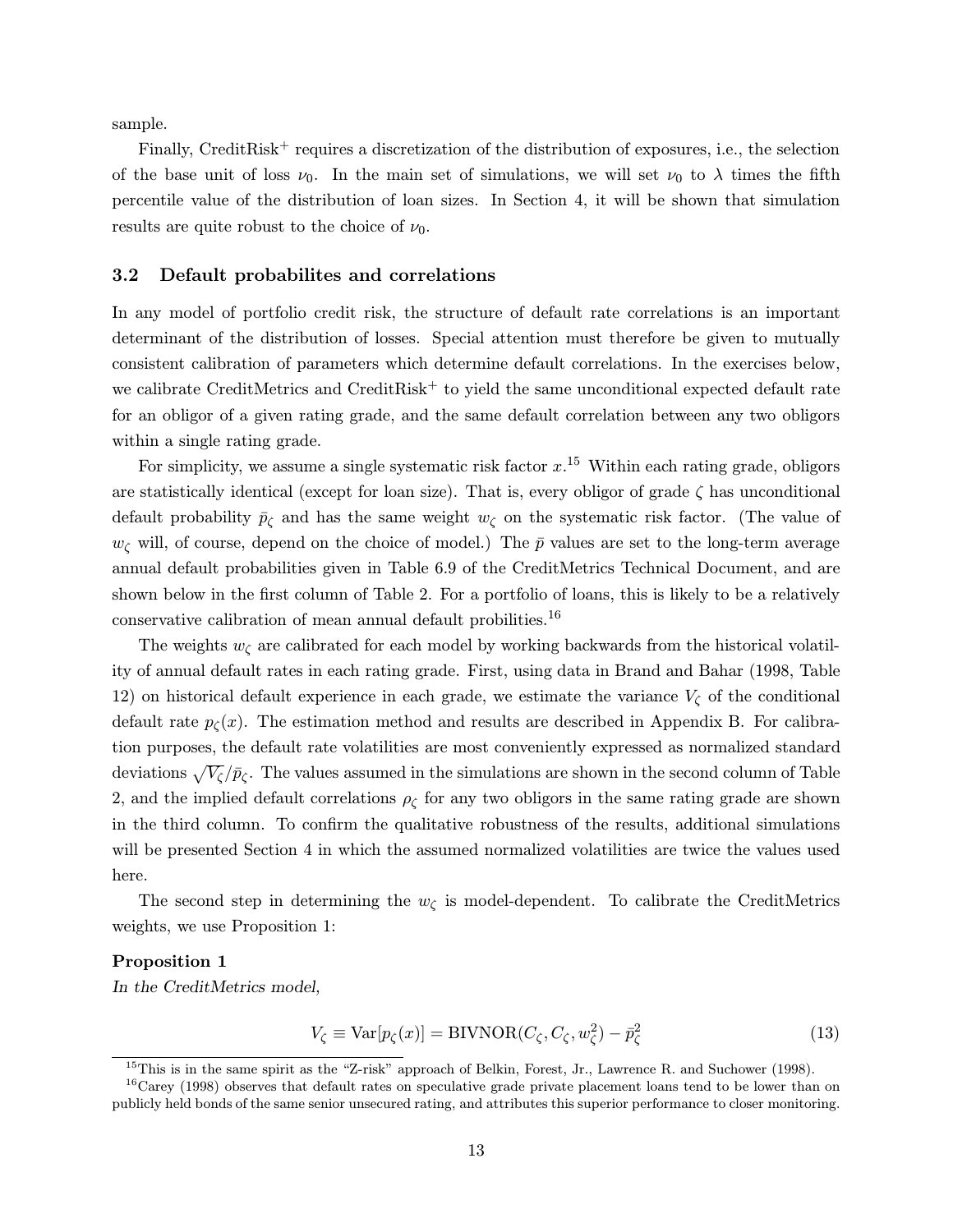where BIVNOR $(z_1, z_2, \rho)$  is the bivariate normal cdf for  $Z \equiv [Z_1 \ Z_2]'$  such that

$$
E[Z] = \begin{bmatrix} 0 \\ 0 \end{bmatrix}, \quad \text{Var}[Z] = \begin{bmatrix} 1 & \rho \\ \rho & 1 \end{bmatrix}.
$$

The proof is given in Appendix C. Given the cut-off values  $C_{\zeta}$ , which are functions of the  $\bar{p}_{\zeta}$ , and normalized volatilities  $\sqrt{V_{\zeta}}/\bar{p}_{\zeta}$ , nonnegative  $w_{\zeta}$  are uniquely determined by the nonlinear equation (13). The solutions are shown in the fourth column of Table 2.

In CreditRisk+, a model with a single systematic risk factor and obligor-specific idiosyncratic risk can be parameterized flexibly as a two risk factor model in which the first risk factor has zero volatility and thus always equals one.<sup>17</sup> Let  $w_{\zeta}$  be the weights on  $x_2$  (which are constant across obligors within a grade but allowed to vary across grades), so the weights on  $x_1$  are  $1 - w_\zeta$ . To simplify notation, we set the first risk factor  $(x_1)$  identically equal to one, and denote the second risk factor  $(x_2)$  as x and the standard deviation  $\sigma_2$  of  $x_2$  as  $\sigma$ . Under this specification, the variance of the default probability in CreditRisk<sup>+</sup> for a grade  $\zeta$  obligor is

$$
V_{\zeta} = \text{Var}[\bar{p}_{\zeta}(1 - w_{\zeta} + w_{\zeta}x)] = (\bar{p}_{\zeta}w_{\zeta}\sigma)^2
$$

so the normalized volatility  $\sqrt{V_{\zeta}}/\bar{p}_{\zeta}$  equals  $w_{\zeta}\sigma$ .

Given  $\sigma$ , the weights  $w_{\zeta}$  are uniquely determined. However, there is no obvious additional information to bring to the choice of  $\sigma$ . This might appear to make little or no difference, because the volatility of the default probabilities depends only on the product  $(w_c \sigma)$ . However, because  $\sigma$  controls the shape (and not merely the scale) of the distribution of x, higher moments of the distribution of  $p_i(x)$  depend directly on  $\sigma$  and not only on the product  $(w_c \sigma)$ . Consequently, tail probabilities for portfolio loss are quite sensitive to the choice of  $\sigma$ . To illustrate this sensitivity, simulation results will be presented for three values of  $\sigma$  (1.0, 1.5, and 4.0). See the last three columns of Table 2 for the values of  $w_{\zeta}$  corresponding to each of these  $\sigma$  and the grade-specific normalized volatilities.

In the CreditRisk<sup>+</sup> manual, §A7.3, it is suggested that  $\sigma$  is roughly one. This estimate is based on a single-sector calibration of the model, which is equivalent to setting all the  $w_{\zeta}$  to one. The exposure-weighted average of values in the second column of Table 2 would then be a reasonable calibration of  $\sigma$ . For most portfolios, this would yield  $\sigma \approx 1$ , as suggested. Our specification is strictly more general than the single-sector approach, because it allows the relative importance of idiosyncratic risk to vary across rating grades, and also is more directly comparable to our calibrated correlation structure for CreditMetrics. Note that the difficulty of calibrating  $\sigma$  in this more general specification should not be interpreted as a disadvantage to CreditRisk<sup>+</sup> relative to CreditMetrics, because CreditMetrics avoids this calibration issue by fiat. In assuming the normal distribution for the systematic risk factor, CreditMetrics is indeed imposing very strong restrictions

<sup>&</sup>lt;sup>17</sup>See the CreditRisk<sup>+</sup> manual, §A12.3. The first factor is referred to as a "specific factor." Because it represents diversifiable risk, it contributes no volatility to a well-diversified portfolio.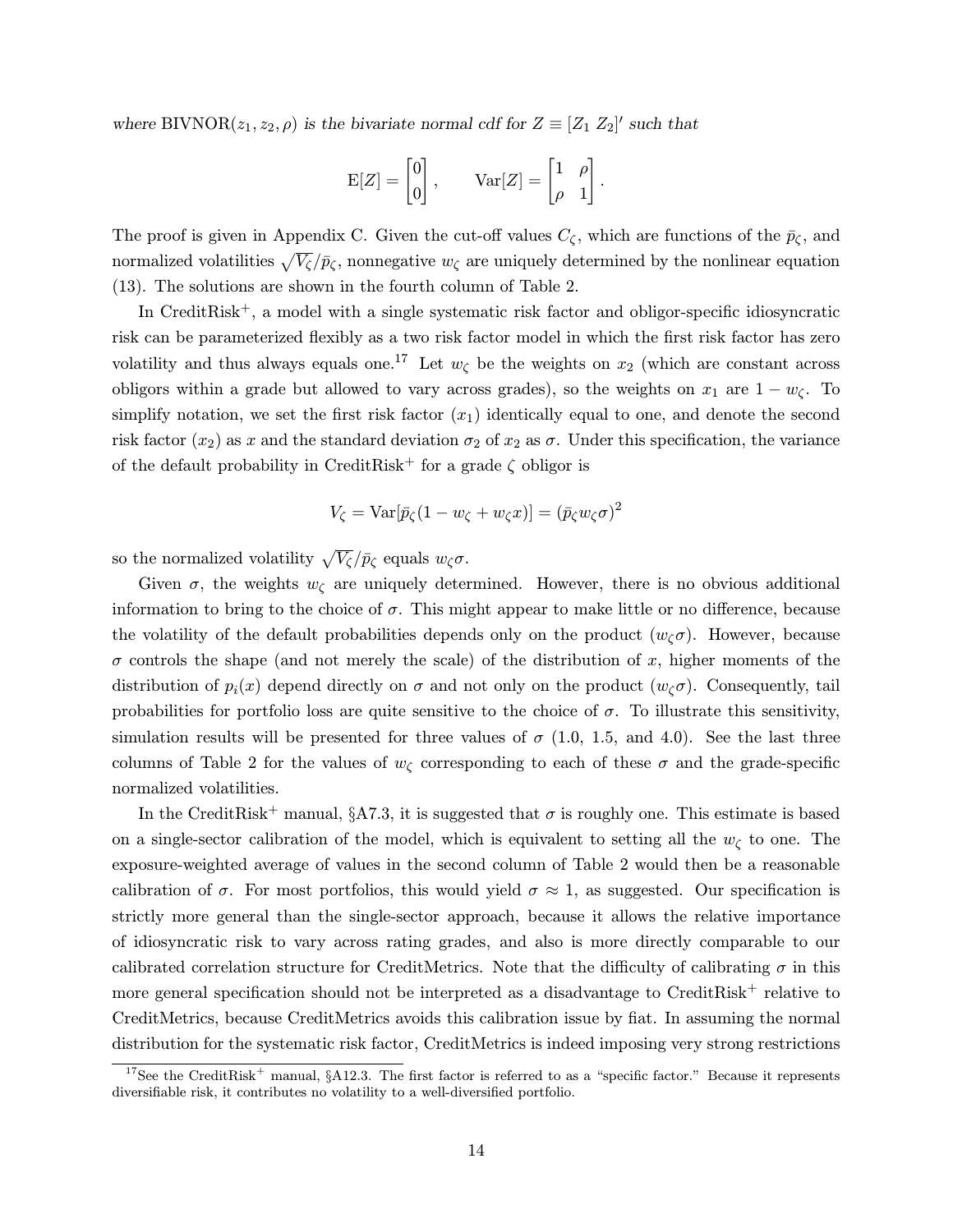|            |           | Historical Experience |        | Systematic Risk Weights |       |       |       |  |
|------------|-----------|-----------------------|--------|-------------------------|-------|-------|-------|--|
|            | $\bar{p}$ | $'\bar{p}$            | $\rho$ | CM2S                    | $CR+$ | $CR+$ | $CR+$ |  |
| $\sigma$   |           |                       |        |                         | 1.0   | 1.5   | 4.0   |  |
| AAA        | 0.01      | 1.4                   | 0.0002 | 0.272                   | 1.400 | 0.933 | 0.350 |  |
| AA         | 0.02      | 1.4                   | 0.0004 | 0.285                   | 1.400 | 0.933 | 0.350 |  |
| A          | 0.06      | 1.2                   | 0.0009 | 0.279                   | 1.200 | 0.800 | 0.300 |  |
| <b>BBB</b> | 0.18      | 0.4                   | 0.0003 | 0.121                   | 0.400 | 0.267 | 0.100 |  |
| BB         | 1.06      | 1.1                   | 0.0130 | 0.354                   | 1.100 | 0.733 | 0.275 |  |
| B          | 4.94      | 0.55                  | 0.0157 | 0.255                   | 0.550 | 0.367 | 0.138 |  |
| CCC        | 19.14     | 0.4                   | 0.0379 | 0.277                   | 0.400 | 0.267 | 0.100 |  |

Table 2: Default Rate Volatility and Factor Weights<sup>∗</sup>

\*: Unconditional annual default probabilities  $\bar{p}$  taken from the Credit-Metrics Technical Document, Table 6.9., and are expressed here in percentage points. Historical experience for default rate volatility derived from Brand and Bahar (1998, Table 12), as described below in Appendix B.

on the shape of the distribution tail.

When  $\sigma = 1$  is used in our calibration of CreditRisk<sup>+</sup>, a problem arises in that some of the systematic risk weights exceed one. Such values imply negative weights on the specific factors, which violate both intuition and the formal assumptions of the model. However, CreditRisk<sup>+</sup> can in principle tolerate negative weights so long as all coefficients in the polynomial expansion of the portfolio loss probability generating function remain positive.<sup>18</sup> For the weights in the  $\sigma = 1$ column, we have confirmed numerically that our simulations always produce valid loss distributions.

#### 3.3 Main simulation results

Results for the main set of simulations are displayed in Table 3.<sup>19</sup> Each quadrant of the table shows summary statistics and selected percentile values for CreditMetrics and CreditRisk<sup>+</sup> portfolio loss distributions for a portfolio of a given credit quality distribution. The summary statistics are the mean, standard deviation, index of skewness and index of kurtosis. The latter two are defined for

<sup>&</sup>lt;sup>18</sup>Conditional on small realizations of x, an obligor with negative weight on the specific factor can have a negative default probability. However, so long as such obligors are relatively few and their negative weights relatively small in magnitude, the portfolio loss distribution can still be well-behaved. There may be some similarity to the problem of generating default probabilities over one conditional on large realizations of  $x$ , which need not cause any problem at the portfolio level, so long as the portfolio does not have too many low-rated obligors with high loading on the systematic risk factor.

<sup>&</sup>lt;sup>19</sup>In these simulations, there are  $N = 5000$  loans in the portfolio, grade-specific loan size distributions are taken from the SoA sample, average severity of loss is held constant at 30%, the weights  $w_{\zeta}$  and CreditRisk<sup>+</sup> parameter  $\sigma$ are taken from Table 2. CreditMetrics distributions are formed using 200,000 portfolio draws.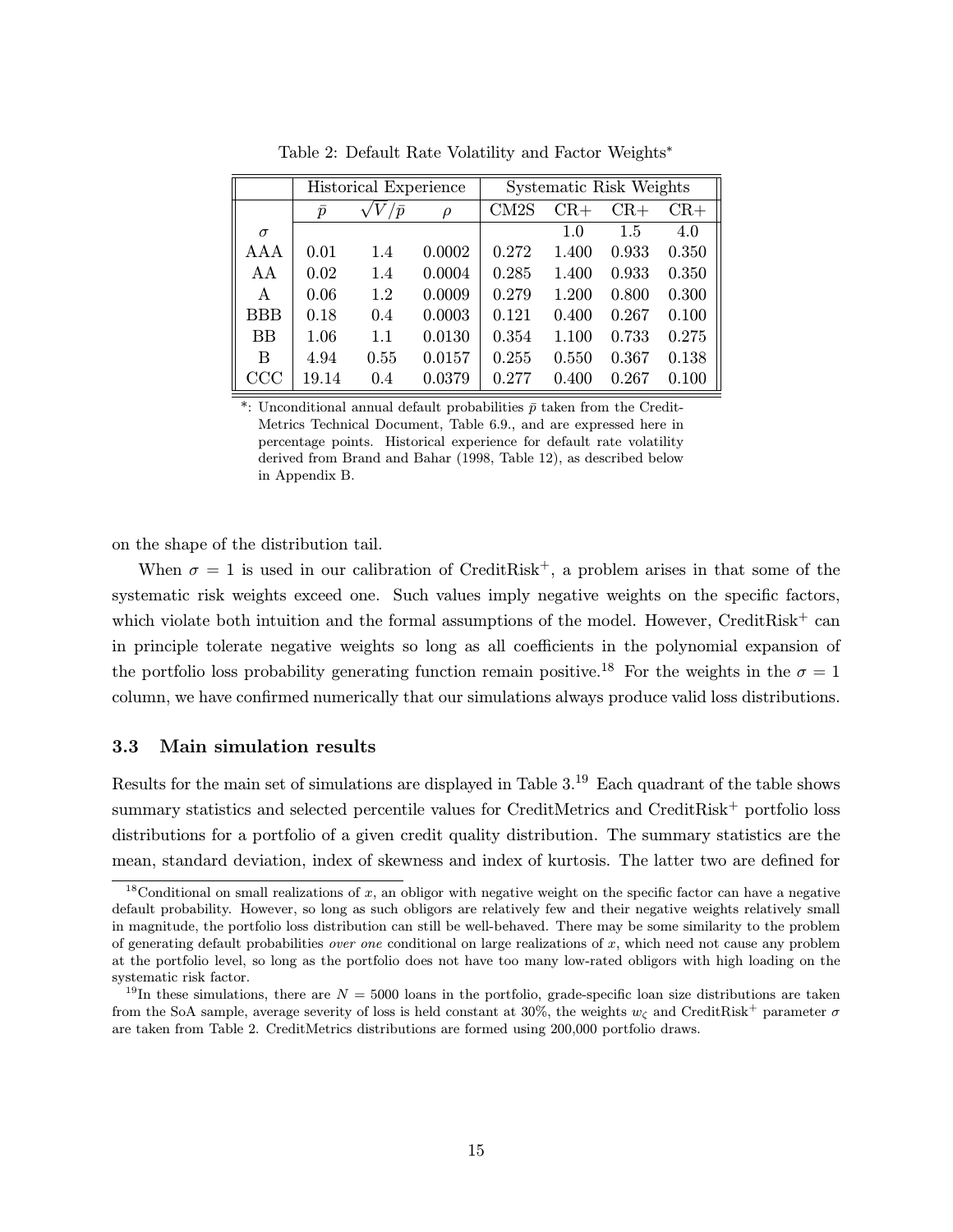a random variable y by

Skewness
$$
(y)
$$
 =  $\frac{\mathcal{E}[(y - \mathcal{E}[y])^3]}{\text{Var}[y]^{3/2}}$ ,  $\text{Kurtosis}(y) = \frac{\mathcal{E}[(y - \mathcal{E}[y])^4]}{\text{Var}[y]^2}$ .

Skewness is a measure of the asymmetry of a distribution, and kurtosis is a measure of the relative thickness of the tails of the distribution. For portfolio credit risk models, high kurtosis indicates a relatively high probability of very large credit losses.

The percentile values presented in the table are the loss levels associated with the 50% (median), 75%, 95%, 99%, 99.5% and 99.97% points on the cumulative distribution of portfolio losses. In many discussions of credit risk modeling, the 99th and sometimes the 95th percentiles of the distribution are taken as points of special interest. The 99.5th and 99.97th percentiles may appear to be extreme tail values, but are in fact of greater practical interest than the 99th percentile. To merit a AA rating, an institution must have a probability of default over a one year horizon of roughly three basis points (0.03%).<sup>20</sup> Such an institution therefore ought to hold capital (or reserves) against credit loss equal to the 99.97th percentile value. Capitalization sufficient to absorb up to the 99.5th percentile value of losses would be consistent with only a BBB− rating.

Table 3, for the Average quality portfolio, illustrates the qualitative characteristics of the main results. The expected loss under either model is roughly 48 basis points of the portfolio book value.<sup>21</sup> The standard deviation of loss is roughly 32 basis points. When the CreditRisk<sup>+</sup> parameter  $\sigma$  is set to 1, the two models predict roughly similar loss distributions overall. The 99.5th and 99.97th percentile values are roughly 1.8% and 2.7% of portfolio book value in each case. As  $\sigma$  increases, however, the CreditRisk<sup>+</sup> distribution becomes increasingly kurtotic. The standard deviation remains roughly the same, but tail percentile values increase substantially. The 99.5th and 99.97th CreditRisk<sup>+</sup> percentile values given  $\sigma = 4.0$  are respectively 40% and 90% larger than the corresponding CreditMetrics values.

High, Low, and Very Low quality portfolios produce different expected losses (19, 93, and 111 basis points, respectively), but similar overall conclusions regarding our comparison of the two models. CreditRisk<sup>+</sup> with  $\sigma = 1.0$  produces distributions roughly similar to those of CreditMetrics, although as credit quality deteriorates the extreme percentile values in  $C$ redit $Risk^+$  increase more quickly than in CreditMetrics. As  $\sigma$  increases, so do the extreme loss percentiles.

Overall, capital requirements implied by these simulations may seem relatively low. Even with a Low quality portfolio, a bank would need to hold only 4.5%-6% capital against credit risk in order to maintain a AA rating standard.<sup>22</sup> It should be noted, however, that these simulations assume uniform default correlations within each rating grade. In real world portfolios, there may

 $^{20}$ This is a rule of thumb often used by practioners. Following the CreditMetrics Technical Document, we have taken a slightly lower value (0.02%) as the AA default probability.

<sup>&</sup>lt;sup>21</sup>For this credit quality distribution, the expected annual default rate is  $1.6\%$  (by loan value). Multiply by the average severity of 30% to get a loss of 48 basis points.

 $^{22}$ Simulations by Carey (1998) suggest somewhat higher capital requirements. His simulations account for recovery risk, which is assumed away here. Perhaps more importantly, his simulations are calibrated using data from 1986–92, which was a relatively unfavorable period in the credit cycle.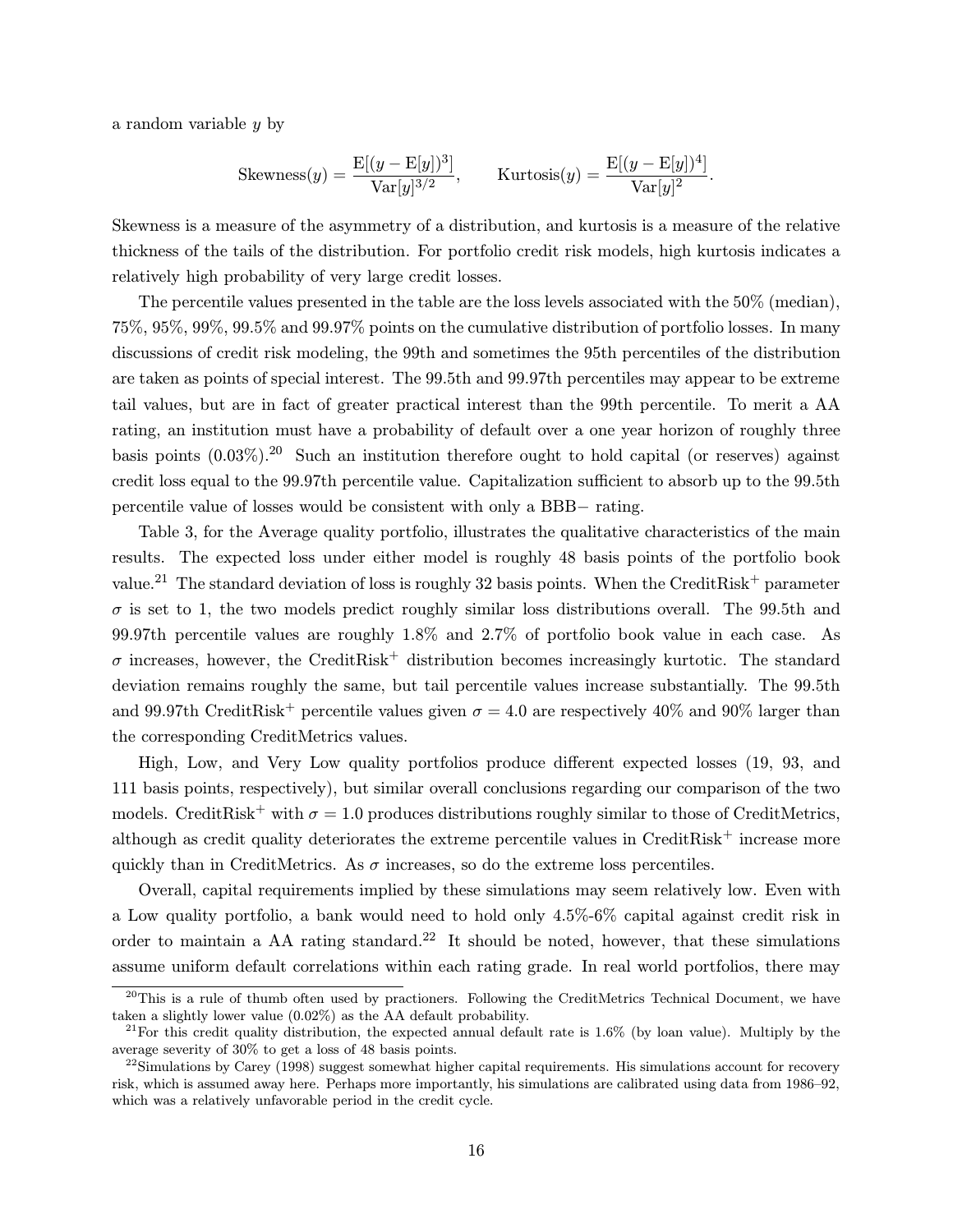sometimes be pockets of higher default correlation, due perhaps to imperfect geographic or industry diversification. Furthermore, it should be emphasized that these simulations incorporate only default risk, and thus additional capital must be held for other forms of risk, including market risk, operational risk, and recovery uncertainty.

|                 | <b>High Quality Portfolio</b> |       |        |        | Average Quality Portfolio |       |        |        |
|-----------------|-------------------------------|-------|--------|--------|---------------------------|-------|--------|--------|
|                 | CM <sub>2</sub> S             |       | $CR+$  |        | CM <sub>2</sub> S         |       | $CR+$  |        |
| $\sigma$        |                               | 1.00  | 1.50   | 4.00   |                           | 1.00  | 1.50   | 4.00   |
| Mean            | 0.194                         | 0.194 | 0.194  | 0.194  | 0.481                     | 0.480 | 0.480  | 0.480  |
| Std Dev         | 0.152                         | 0.155 | 0.155  | 0.155  | 0.319                     | 0.325 | 0.324  | 0.323  |
| <b>Skewness</b> | 1.959                         | 1.864 | 2.515  | 5.694  | 1.696                     | 1.844 | 2.611  | 6.360  |
| Kurtosis        | 9.743                         | 8.285 | 13.157 | 59.539 | 8.137                     | 8.228 | 13.823 | 69.379 |
| 0.5000          | 0.156                         | 0.150 | 0.148  | 0.160  | 0.409                     | 0.391 | 0.384  | 0.414  |
| 0.7500          | 0.257                         | 0.257 | 0.240  | 0.222  | 0.624                     | 0.612 | 0.567  | 0.520  |
| 0.9500          | 0.486                         | 0.501 | 0.497  | 0.398  | 1.089                     | 1.120 | 1.116  | 0.869  |
| 0.9900          | 0.733                         | 0.745 | 0.794  | 0.858  | 1.578                     | 1.628 | 1.749  | 1.916  |
| 0.9950          | 0.847                         | 0.850 | 0.928  | 1.121  | 1.795                     | 1.847 | 2.033  | 2.488  |
| 0.9997          | 1.342                         | 1.277 | 1.490  | 2.345  | 2.714                     | 2.736 | 3.225  | 5.149  |

Table 3: CreditMetrics vs CreditRisk<sup>+</sup>: Main Simulations

|                 |       | Low Quality Portfolio |        |        |       | Very Low Quality Portfolio |        |        |  |
|-----------------|-------|-----------------------|--------|--------|-------|----------------------------|--------|--------|--|
|                 | CM2S  |                       | $CR+$  |        |       |                            | $CR+$  |        |  |
| $\sigma$        |       | 1.00                  | 1.50   | 4.00   |       | 1.00                       | 1.50   | 4.00   |  |
| Mean            | 0.927 | 0.927                 | 0.927  | 0.917  | 1.107 | 1.106                      | 1.106  | 1.106  |  |
| Std Dev         | 0.557 | 0.565                 | 0.565  | 0.486  | 0.635 | 0.644                      | 0.643  | 0.641  |  |
| <b>Skewness</b> | 1.486 | 1.872                 | 2.711  | 4.898  | 1.393 | 1.874                      | 2.724  | 6.883  |  |
| Kurtosis        | 6.771 | 8.362                 | 14.455 | 35.767 | 6.299 | 8.374                      | 14.540 | 77.125 |  |
| 0.5000          | 0.809 | 0.769                 | 0.753  | 0.815  | 0.977 | 0.926                      | 0.906  | 0.979  |  |
| 0.7500          | 1.194 | 1.154                 | 1.063  | 0.967  | 1.418 | 1.364                      | 1.259  | 1.146  |  |
| 0.9500          | 1.989 | 2.045                 | 2.041  | 1.585  | 2.316 | 2.379                      | 2.376  | 1.854  |  |
| 0.9900          | 2.782 | 2.936                 | 3.161  | 3.481  | 3.187 | 3.395                      | 3.654  | 4.024  |  |
| 0.9950          | 3.124 | 3.320                 | 3.664  | 4.504  | 3.562 | 3.832                      | 4.227  | 5.192  |  |
| 0.9997          | 4.558 | 4.877                 | 5.770  | 9.251  | 5.105 | 5.607                      | 6.631  | 10.618 |  |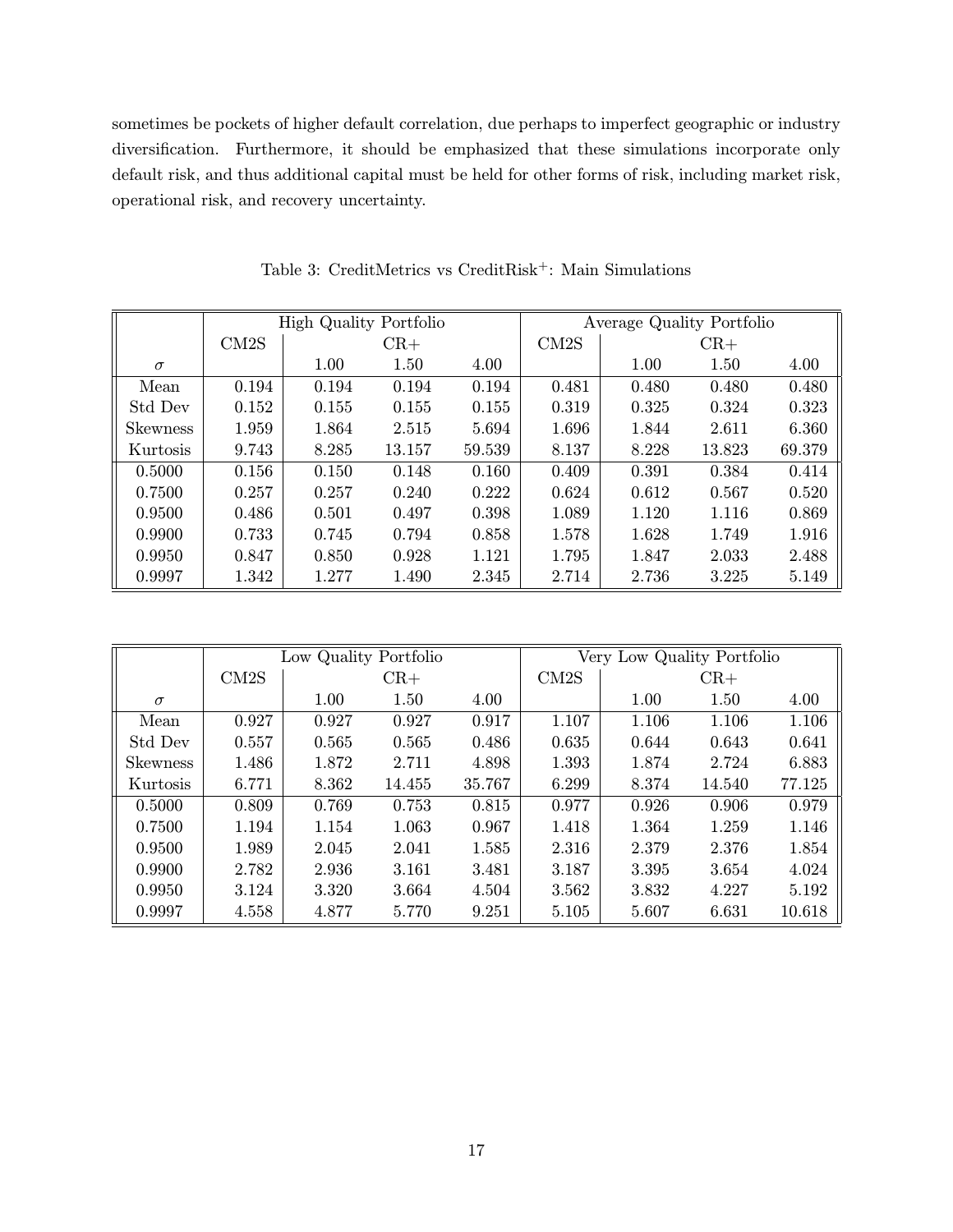# 4 Robustness of model results

In this section, we explore the sensitivity of the models to parameter calibration and portfolio construction.

Obligor count: Compared to portfolios of equities, loan portfolios can be quite large and still receive substantial diversification benefits from adding more obligors.<sup>23</sup> Table 4 compares Credit-Metrics and CreditRisk<sup>+</sup> results for Average quality portfolios of 1000, 5000, and 10,000 obligors. Even with portfolios of this size, increasing the number of obligors reduces risk significantly. The standard deviation of the 10,000 obligor portfolio is roughly 20% less than that of the 1000 obligor portfolio, and the 99.5th and 99.97th percentile values fall by 13–15%. However, the qualitative nature of the results, particularly the comparison between the two models, remains unchanged.

|                 | $N = 1000$        |        | $N = 5000$        |        | $N = 10,000$      |        |
|-----------------|-------------------|--------|-------------------|--------|-------------------|--------|
|                 | CM <sub>2</sub> S | $CR+$  | CM <sub>2</sub> S | $CR+$  | CM <sub>2</sub> S | $CR+$  |
| Mean            | 0.480             | 0.480  | 0.481             | 0.480  | 0.480             | 0.480  |
| Std Dev         | 0.387             | 0.398  | 0.319             | 0.324  | 0.306             | 0.312  |
| <b>Skewness</b> | 1.672             | 2.226  | 1.696             | 2.611  | 1.734             | 2.764  |
| Kurtosis        | 7.442             | 11.133 | 8.137             | 13.823 | 8.390             | 14.774 |
| 0.5000          | 0.383             | 0.370  | 0.409             | 0.384  | 0.410             | 0.380  |
| 0.7500          | 0.653             | 0.619  | 0.624             | 0.567  | 0.615             | 0.552  |
| 0.9500          | 1.235             | 1.251  | 1.089             | 1.116  | 1.064             | 1.097  |
| 0.9900          | 1.803             | 1.957  | 1.578             | 1.749  | 1.531             | 1.719  |
| 0.9950          | 2.044             | 2.278  | 1.795             | 2.033  | 1.750             | 1.999  |
| 0.9997          | 3.093             | 3.626  | 2.714             | 3.225  | 2.653             | 3.169  |

Table 4: Effect of Obligor Count on Portfolio Loss Distributions<sup>∗</sup>

\*: Average quality portfolio with SoA loan size distributions. All CreditRisk<sup>+</sup> simulations use  $\sigma = 1.5$ .

Loan size distribution: The loan size distributions derived from the SoA data are likely to be somewhat skew in comparison with real bank portfolios. For  $N = 5000$ , the largest loans are over 0.65% of the portfolio, which is not much below supervisory concentration limits. To examine the effect of loan size distribution, we construct portfolios in which all loans within a single rating grade have the same size. Results are shown in Table 5 for Average quality portfolios. The tail percentiles are somewhat lower for the equal-sized portfolios, but, if one considers the magnitude of differences between the two loan-size distributions, the difference in model outputs seems minor.

 $^{23}$ Essentially, this is because risk in loans is dominated by large changes in value which occur with relatively low probability events. The skew distribution of individual losses allow the tail of the portfolio loss distribution to thin with diversification at only a relatively slow rate.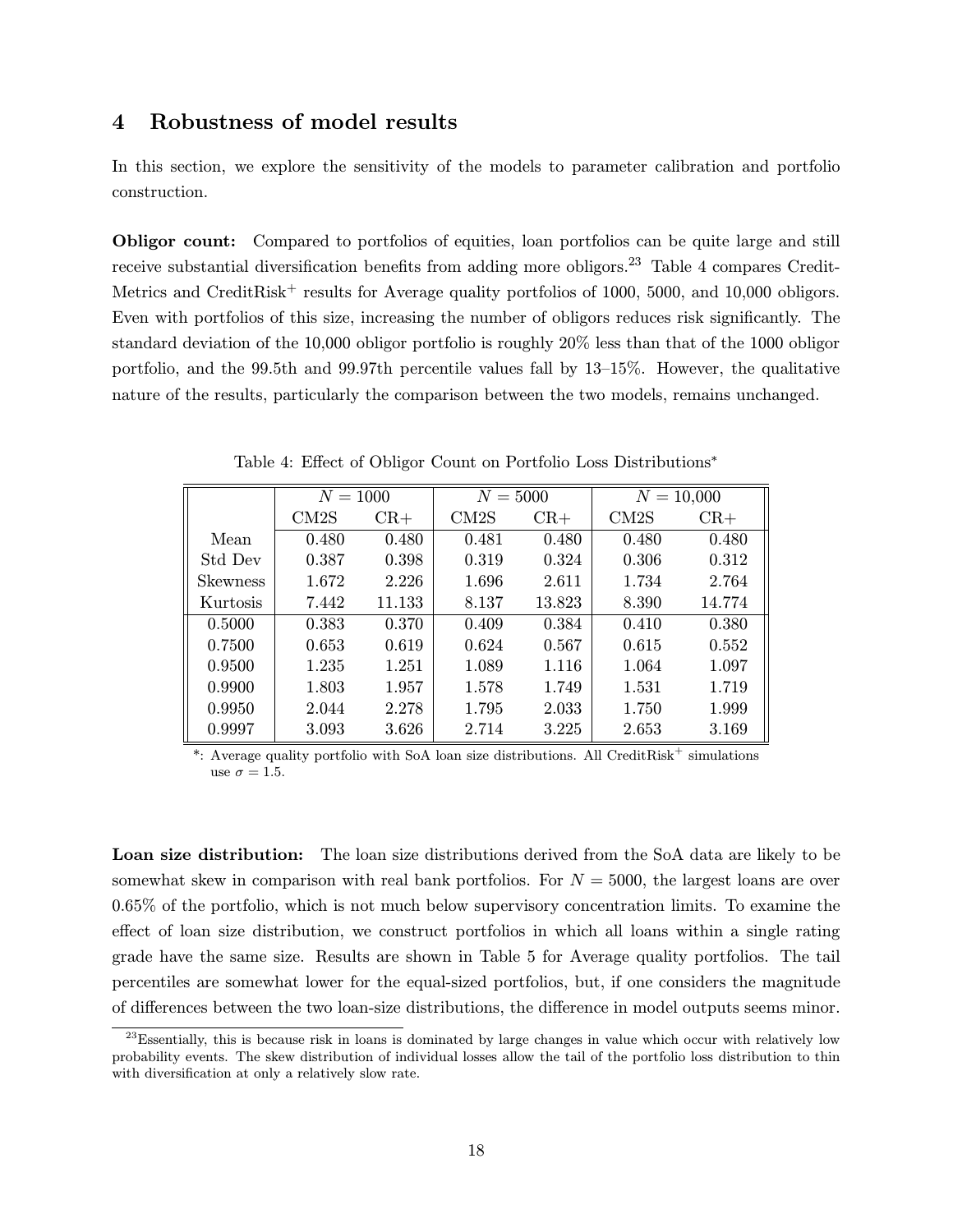These results suggest that, with real bank portfolios, neither model is especially sensitive to the distribution of loan sizes.

|                 | SoA Loan Sizes |        | Equal-Sized Loans |        |
|-----------------|----------------|--------|-------------------|--------|
|                 | CM2S           | $CR+$  | CM2S              | $CR+$  |
| Mean            | 0.481          | 0.480  | 0.481             | 0.486  |
| Std Dev         | 0.319          | 0.324  | 0.299             | 0.308  |
| <b>Skewness</b> | 1.696          | 2.611  | 1.801             | 2.901  |
| Kurtosis        | 8.137          | 13.823 | 8.712             | 15.597 |
| 0.5000          | 0.409          | 0.384  | 0.412             | 0.373  |
| 0.7500          | 0.624          | 0.567  | 0.609             | 0.549  |
| 0.9500          | 1.089          | 1.116  | 1.051             | 1.101  |
| 0.9900          | 1.578          | 1.749  | 1.527             | 1.728  |
| 0.9950          | 1.795          | 2.033  | 1.747             | 2.009  |
| 0.9997          | 2.714          | 3.225  | 2.649             | 3.187  |

Table 5: Equal-sized vs SoA Loan Sizes<sup>∗</sup>

\*: Average quality portfolio of  $N = 5000$  obligors. CreditRisk<sup>+</sup> simulations use  $\sigma = 1.5$ .

Normalized volatilities: Due to the empirical difficulty of estimating default correlations with precision, practioners may be especially concerned with the sensitivity of the results to the values of the normalized volatilities in Table 2. Therefore, we calibrate and run a set of simulations in which normalized volatilities are double the values used above. CreditMetrics weights  $w_{\zeta}$  increase substantially, though not quite proportionately.<sup>24</sup> We retain the same CreditRisk<sup>+</sup>  $w_{\zeta}$  values given in the last three columns of Table 2, but double the respective  $\sigma$  values.

Results are presented in Table 6 for the Average quality portfolio. As should be expected, extreme tail percentile values increase substantially. Compared to the values in Table 3, the 99.97th percentile values nearly triple. Similar increases in tail percentile values are observed for the other credit quality distributions.

Discretization of loan sizes: In the main simulations, the CreditRisk<sup>+</sup> base exposure unit is set to  $\lambda$  times the fifth percentile value of the distribution of loan sizes. At least locally, the error introduced by this discretization is negligible. We have run most of our simulations with  $\nu_0$  set to  $\lambda$  times the 2.5th and 10th percentile values. For both these alternatives, the percentile values of the loss distribution differed from those of the main simulations by no more than 0.0005.

 $^{24}$ Due to the nonlinearity of the normal cdf, a given percentage increase in the normalized volatility is generally associated with a somewhat smaller percentage increase in the weight on x.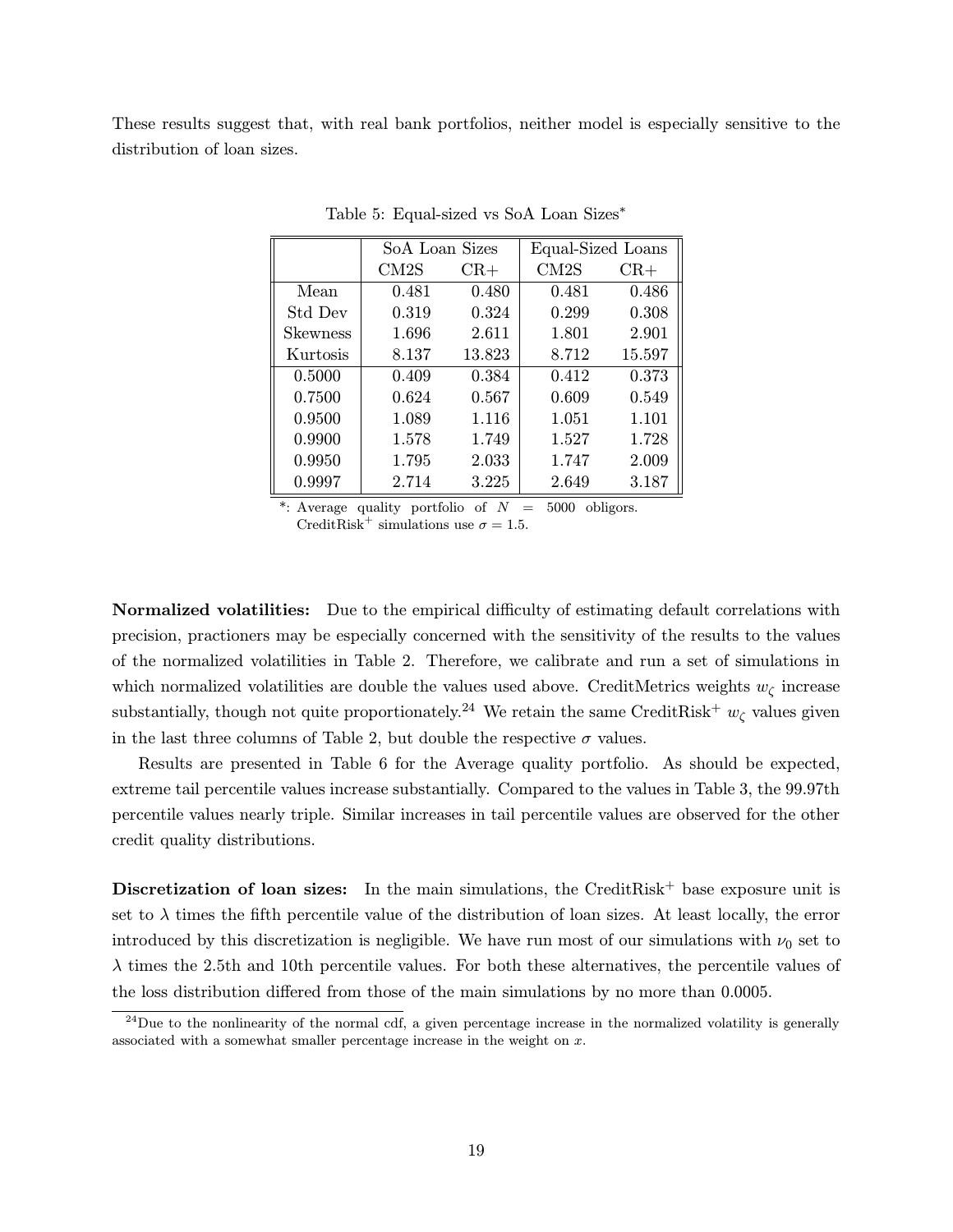|          | CM2S   |        | $CR+$  |         |
|----------|--------|--------|--------|---------|
| $\sigma$ |        | 2.00   | 3.00   | 8.00    |
| Mean     | 0.480  | 0.480  | 0.480  | 0.480   |
| Std Dev  | 0.590  | 0.610  | 0.609  | 0.603   |
| Skewness | 3.221  | 3.860  | 5.673  | 14.334  |
| Kurtosis | 20.278 | 25.182 | 50.960 | 301.953 |
| 0.5000   | 0.287  | 0.265  | 0.313  | 0.400   |
| 0.7500   | 0.615  | 0.507  | 0.447  | 0.492   |
| 0.9500   | 1.597  | 1.648  | 1.442  | 0.710   |
| 0.9900   | 2.845  | 3.130  | 3.311  | 2.533   |
| 0.9950   | 3.467  | 3.818  | 4.239  | 4.202   |
| 0.9997   | 6.204  | 6.772  | 8.386  | 13.459  |

Table 6: Effect of Increased Default Volatilities<sup>∗</sup>

Average quality portfolio with SoA loan size distributions.  $N = 5000$  obligors.

# 5 Modified CreditRisk<sup>+</sup> specifications

The analysis of Section 3.3 demonstrates the sensitivity of CreditRisk<sup>+</sup> to the calibration of  $\sigma$ . When we vary  $\sigma$  while holding the  $w_c\sigma$  constant, the mean and standard deviation of loss remain approximately unchanged, but the tail percentile values change markedly.<sup>25</sup> This sensitivity is both a direct and an indirect consequence of a property of the gamma distribution for  $x$ . Unlike the normal distribution, which has kurtosis equal to 3 regardless of its variance, the kurtosis of a gamma-distributed variable depends on its parameters. A gamma random variable with mean one and variance  $\sigma^2$  has kurtosis  $3(1+2\sigma^2)$ , so higher  $\sigma$  imposes a more fat-tailed shape on the distribution, which is transmitted to the shape of the distribution for  $p_i(x)$  for each obligor i. So long as  $w_{\zeta(i)}\sigma$  is held constant, varying  $\sigma$  has no effect on the mean or standard deviation of  $p_i(x)$ . However, it is straightforward to show that the kurtosis of  $p_i(x)$  equals the kurtosis of x, so increasing  $\sigma$  increases the kurtosis of  $p_i(x)$ .

Increasing the kurtosis of the  $p_i(x)$  has the direct effect of increasing the thickness of the tail of the distribution for loss. This is explored below by substituting an alternative distribution for x which has mean one and variance  $\sigma^2$  but is less kurtotic. The indirect effect of higher kurtosis for  $p_i(x)$  is that it magnifies the error induced by the Poisson approximation. To explore the effect of  $\sigma$  on the size of the approximation error, we use the methods of Section 2.2 to eliminate the Poisson approximation from the calculations.

The Poisson approximation necessarily contributes to the thickness of the tail in CreditRisk<sup>+</sup> loss distributions. In a Monte Carlo based model, such as CreditMetrics, an obligor can default no more than once, so no more than  $N$  defaults can be suffered. Under the Poisson approximation, a

<sup>&</sup>lt;sup>25</sup>They change slightly because higher  $\sigma$  increases the frequency with which  $p_i(x)$  exceeds one, which distorts the analytical results.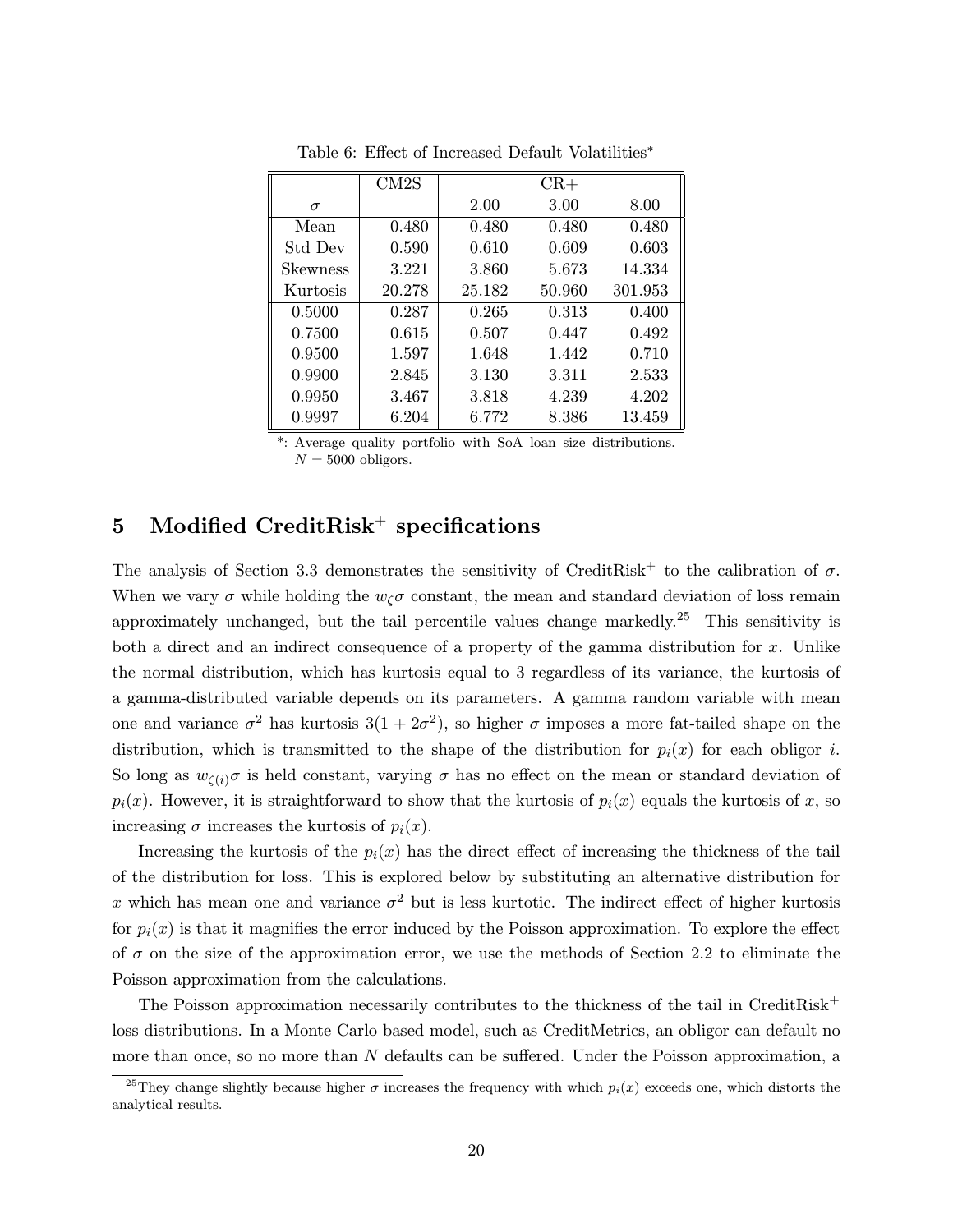single obligor can be counted in default any number of times (albeit with very small probabilities of multiple defaults). Thus,  $C$ reditRisk<sup>+</sup> assigns a positive probability on the number of defaults exceeding the number of obligors. No matter how the portfolio is constructed and how the two models are calibrated, there must be a crossing point beyond which  $CreditRisk^+$  percentile values all exceed the corresponding CreditMetrics percentile values.

Depending on the portfolio and the model parameters, the effect of the Poisson approximation may or may not be negligible. To test the empirical relevance of this effect, we compare CreditRisk<sup>+</sup> results against those of a Monte Carlo version of CreditRisk+. The Monte Carlo version is similar to that outlined in Section 2.2, except that default of obligor  $i$ , conditional on  $x$ , is drawn as a Bernoulli random variate with probability  $p_i(x)$ , rather than using the latent variable approach of equation (10). This avoids the small approximation error induced by equation (11), but otherwise imposes exactly the same distributional assumptions and functional forms as the standard CreditRisk<sup>+</sup> model.

We conduct similar Monte Carlo exercises to explore alternative distributional assumptions for x. Say that x is distributed such that  $x^2 \sim \text{Gamma}(\alpha, \beta)$ . As described in Appendix D, it is straightforward to solve for parameters  $(\alpha, \beta)$  such that the  $E[x] = 1$  and  $Var[x] = \sigma^2$ . Although this x matches the mean and variance of the standard CreditRisk<sup>+</sup> gamma-distributed risk factor, it is much less kurtotic. The "gamma-squared" distribution is compared to the ordinary gamma distribution in Figure 2. The top panel plots the cdfs for a gamma distributed variable (solid line) and a gamma-squared distributed variable (dashed line). Both variables have mean one and variance one. The two distributions appear to be quite similar, and indeed would be difficult to distinguish empirically. Nonetheless, as shown in the bottom panel, the two distributions differ substantially in the tails. The 99.9th percentiles are 6.91 and 5.58 for the gamma and gammasquared distributions, respectively. The 99.97th percentiles are 8.11 vs. 6.20.

The results of both exercises on an Average quality portfolio are shown in Table  $7.^{26}$  The standard CreditRisk<sup>+</sup> results for  $\sigma = 1.5$  and  $\sigma = 4.0$  (columns 1 and 4) are taken from Table 3. Results for the Monte Carlo version of  $CreditRisk^+$  are shown in columns 2 and 5. For the moderate value of  $\sigma = 1.5$ , the 99.97th percentile value is reduced by under two percent. For the larger value  $\sigma = 4.0$ , however, the 99.97th percentile value is reduced by over eight percent. The higher the value of  $\sigma$ , the higher the probability of large conditional default probabilities. As the validity of the Poisson approximation thus breaks down for high  $\sigma$ , so does the accuracy of the analytic CreditRisk<sup>+</sup> methodology.

Results for the modified CreditRisk<sup>+</sup> with  $x^2$  gamma-distributed are shown in columns 3 and 6. For both values of  $\sigma$ , the mean and standard deviation of portfolio loss are roughly as before, but the tail percentiles are quite significantly reduced. Indeed, the 99.97th percentile value for the modified model under  $\sigma = 1.5$  is even less than the corresponding CreditMetrics value. This demonstrates the critical importance of the shape of the distribution of the systematic risk factor.

<sup>&</sup>lt;sup>26</sup>Qualitatively similar results are found for portfolios based on the other credit quality distributions.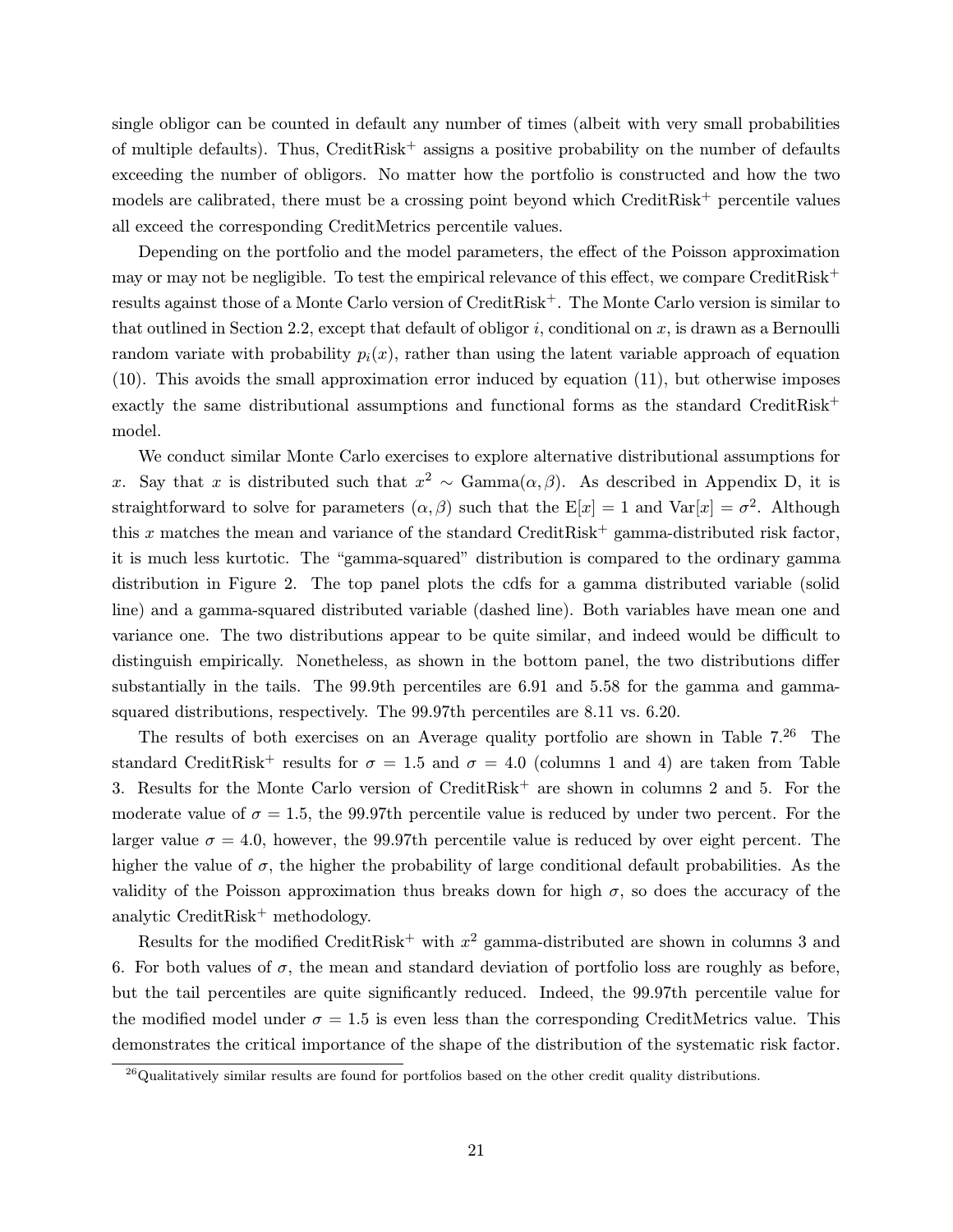Figure 2: Gamma and Gamma-Squared Distributions



Note: The two lines are cdfs of variables with mean one and variance one. If  $x$  is gamma distributed, the solid line is its cdf. If  $x^2$  is gamma distributed, the dashed line is its cdf.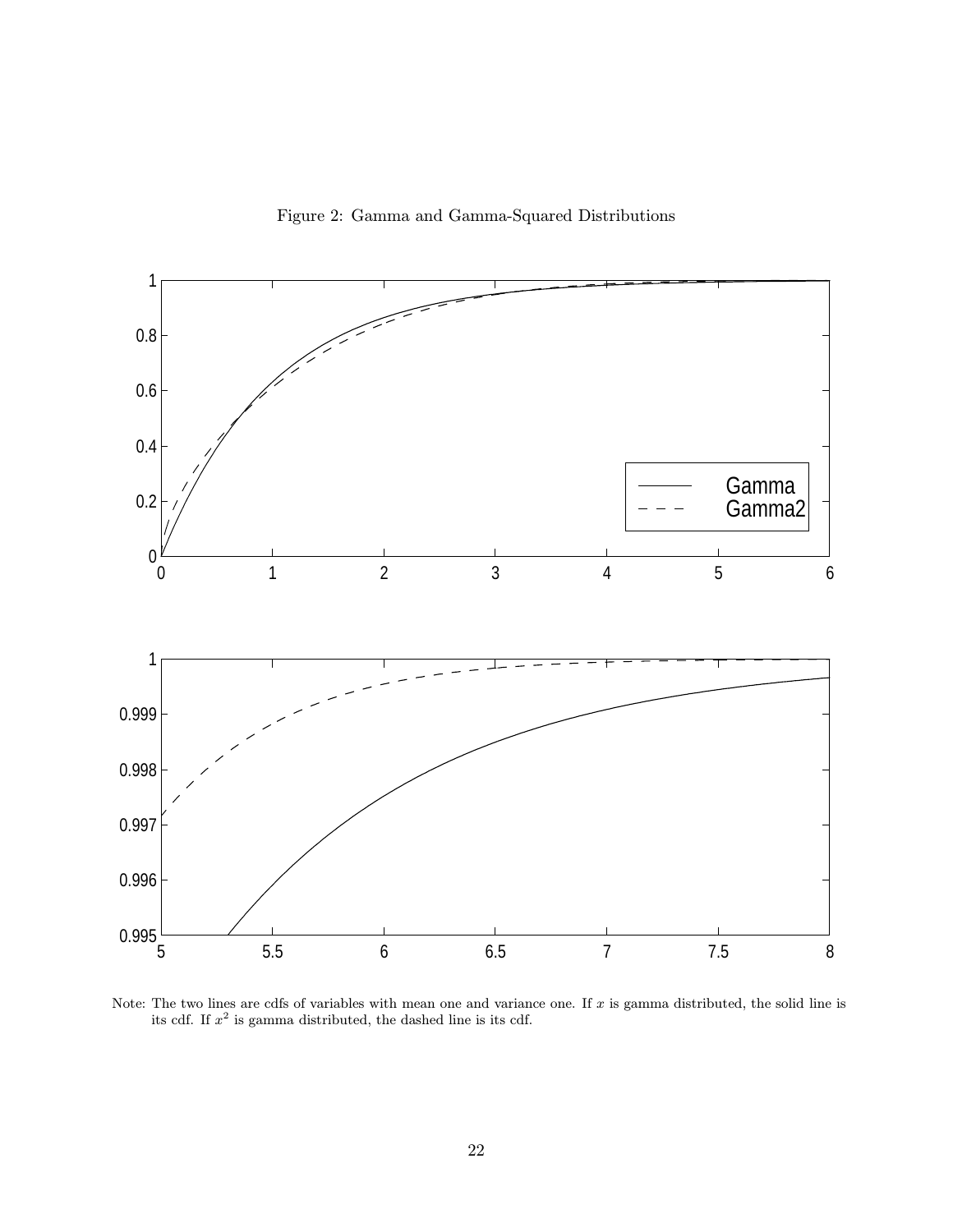|                 |        | $\sigma = 1.50$ |           |        | $\sigma = 4.00$ |           |
|-----------------|--------|-----------------|-----------|--------|-----------------|-----------|
|                 | $CR+$  | $CR+(MC)$       | $CR+(X2)$ | $CR+$  | $CR+(MC)$       | $CR+(X2)$ |
| Mean            | 0.480  | 0.479           | 0.480     | 0.480  | 0.480           | 0.479     |
| Std Dev         | 0.324  | 0.319           | 0.322     | 0.323  | 0.316           | 0.321     |
| <b>Skewness</b> | 2.611  | 2.606           | 2.037     | 6.360  | 6.070           | 5.142     |
| Kurtosis        | 13.823 | 13.938          | 8.342     | 69.379 | 62.525          | 40.076    |
| 0.5000          | 0.384  | 0.385           | 0.374     | 0.414  | 0.416           | 0.411     |
| 0.7500          | 0.567  | 0.564           | 0.575     | 0.520  | 0.518           | 0.512     |
| 0.9500          | 1.116  | 1.106           | 1.158     | 0.869  | 0.866           | 0.888     |
| 0.9900          | 1.749  | 1.719           | 1.670     | 1.916  | 1.904           | 2.047     |
| 0.9950          | 2.033  | 1.991           | 1.868     | 2.488  | 2.494           | 2.553     |
| 0.9997          | 3.225  | 3.179           | 2.561     | 5.149  | 4.729           | 4.099     |

Table 7: Modified CreditRisk<sup>+</sup> Models<sup>a,b</sup>

a: Average quality portfolio with SoA loan size distributions.  $N = 5000$  obligors. 200,000 portfolio draws in the Monte Carlo simulations.

b:  $CR+$  (columns 1 and 4) is standard CreditRisk<sup>+</sup>.  $CR+(MC)$  (columns 2 and 5) is CreditRisk<sup>+</sup> estimated by Monte Carlo.  $CR+(X2)$  (columns 3 and 6) is a Monte Carlo CreditRisk<sup>+</sup> with  $x^2$  gamma-distributed.

# Discussion

This paper demonstrates that there is no unbridgeable difference in the views of portfolio credit risk embodied in the two models. If we consider the restricted form of CreditMetrics used in the analysis, then each model can be mapped into the mathematical framework of the other, so that the primary sources of discrepancy in results are differences in distributional assumptions and functional forms.

Simulations are constructed for a wide range of plausible loan portfolios and correlation parameters. The results suggest a number of general conclusions. First, the two models perform very similarly on an average quality commercial loan portfolio when the CreditRisk<sup>+</sup> volatility parameter  $\sigma$  is given a low value. Both models demand higher capital on lower quality portfolios, but  $CreditRisk<sup>+</sup>$  is somewhat more sensitive to credit quality than the two-state version of  $CreditMet$ rics. It should be emphasized, however, that the full implementation of CreditMetrics encompasses a broader notion of credit risk, and is likely to produce somewhat larger tail percentiles than our restricted version.

Second, results do not depend very strongly on the distribution of loan sizes within the portfolio, at least within the range of size concentration normally observed in bank portfolios. The discretization of loan sizes in  $CreditRisk^+$  has negligible impact.

Third, both models are highly sensitive to the volatility of default probabilities, or, equivalently, to the average default correlations in the portfolio. When the standard deviation of the default probabilities is doubled, required capital increases by two to three times.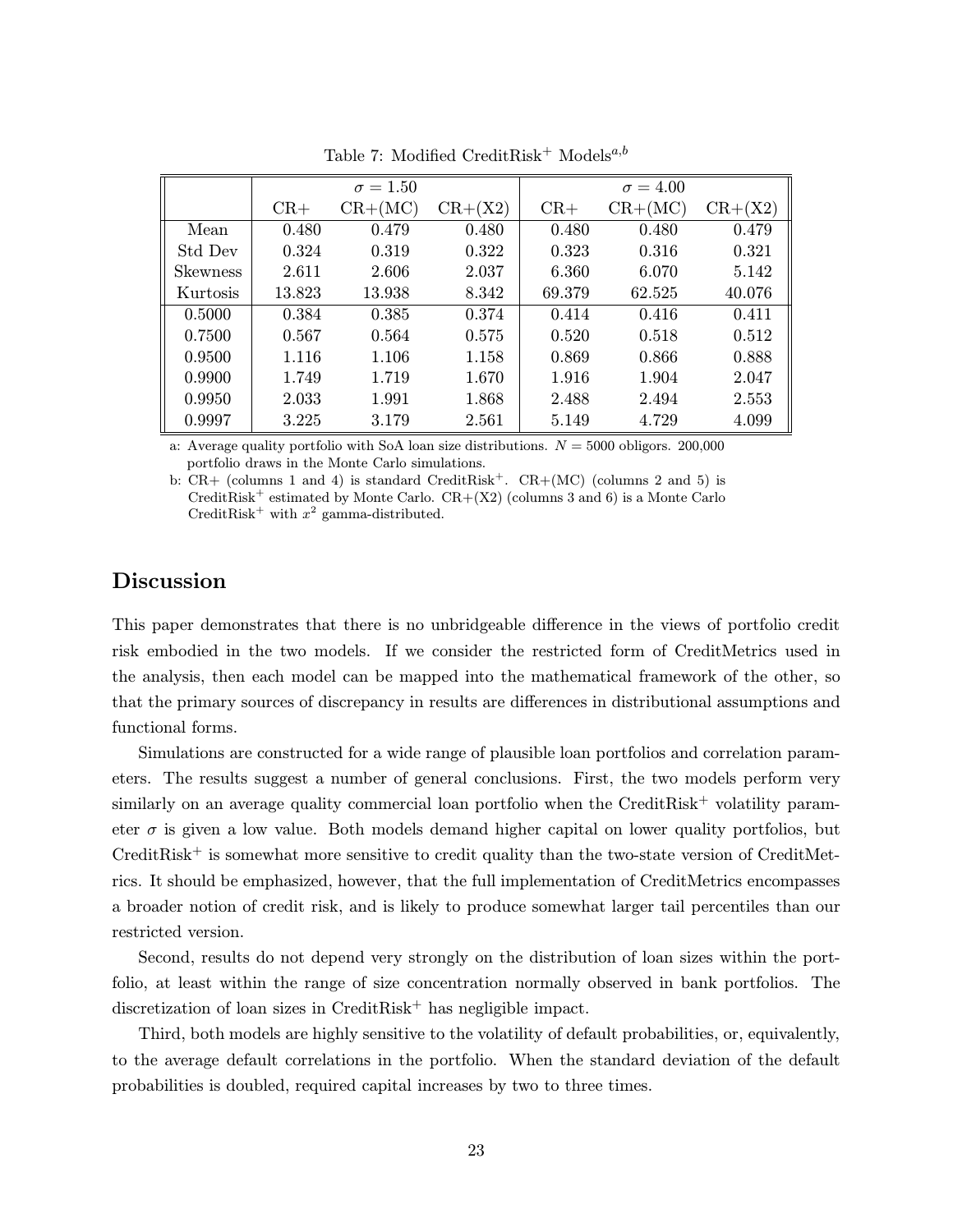Finally, the models are highly sensitive to the shape of the implied distribution for default probabilities. CreditMetrics, which implies a relatively thin-tailed distribution, reports relatively low tail percentile values for portfolio loss. The tail of CreditRisk<sup>+</sup> depends strongly on the parameter  $\sigma$ , which determines the kurtosis (but not the mean or variance) of the distribution of default probabilities. Choosing less kurtotic alternatives for the gamma distribution used in CreditRisk<sup>+</sup> sharply reduces its tail percentile values for loss without affecting the mean and variance.

This sensitivity ought to be of primary concern to practioners. It is difficult enough to measure expected default probabilities and their volatility. Capital decisions, however, depend on extreme tail percentile values of the loss distribution, which in turn depend on higher moments of the distribution of default probabilities. These higher moments cannot be estimated with any precision given available data. Thus, the models are more likely to provide reliable measures for comparing the relative levels of risk in two portfolios than to establish authoritatively absolute levels of capital required for any given portfolio.

## A Properties of the gamma distribution

The gamma distribution is a two parameter distribution commonly used in time-to-failure and other engineering applications. If x is distributed  $Gamma(\alpha, \beta)$ , the probability density function of  $x$  is given by

$$
f(x|\alpha, \beta) = \frac{x^{\alpha - 1} \exp(-x/\beta)}{\beta^{\alpha} \Gamma(\alpha)}
$$
(14)

where  $\Gamma(\alpha)$  is the Gamma function.<sup>27</sup> The mean and variance of x are given by  $\alpha\beta$  and  $\alpha\beta^2$ , respectively. Therefore, if we impose  $E[x] = 1$  and  $V[x] = \sigma^2$ , then we must have  $\alpha = 1/\sigma^2$  and  $\beta = \sigma^2$ .

# B Estimating the volatility of default probabilities

This appendix demonstrates a simple nonparametric method of estimating the volatility of default probabilities from historical performance data published by Standard & Poor's (Brand and Bahar 1998, Table 12). Let  $p_c(x_t)$  denote the probability of default of a grade  $\zeta$  obligor, conditional on the realized value  $x_t$  of a systematic risk factor. We need to estimate the unconditional variance  $V[p_{\zeta}(x)]$ . We assume that the  $x_t$  are serially independent and that obligor defaults are independent conditional on  $x_t$ . Both CreditMetrics and CreditRisk<sup>+</sup> satisfy this framework, though the two models impose different distributional assumptions for x and functional forms for  $p(x)$ .

For each year in 1981–97 and for each rating grade, S&P reports the number of corporate obligors in its ratings universe on January 1, and the number of obligors who have defaulted by

 $27$ Other parameterizations of this distribution are sometimes seen in the literature. This is the parameterization used by Credit Suisse Financial Products (1997, Eq. 50).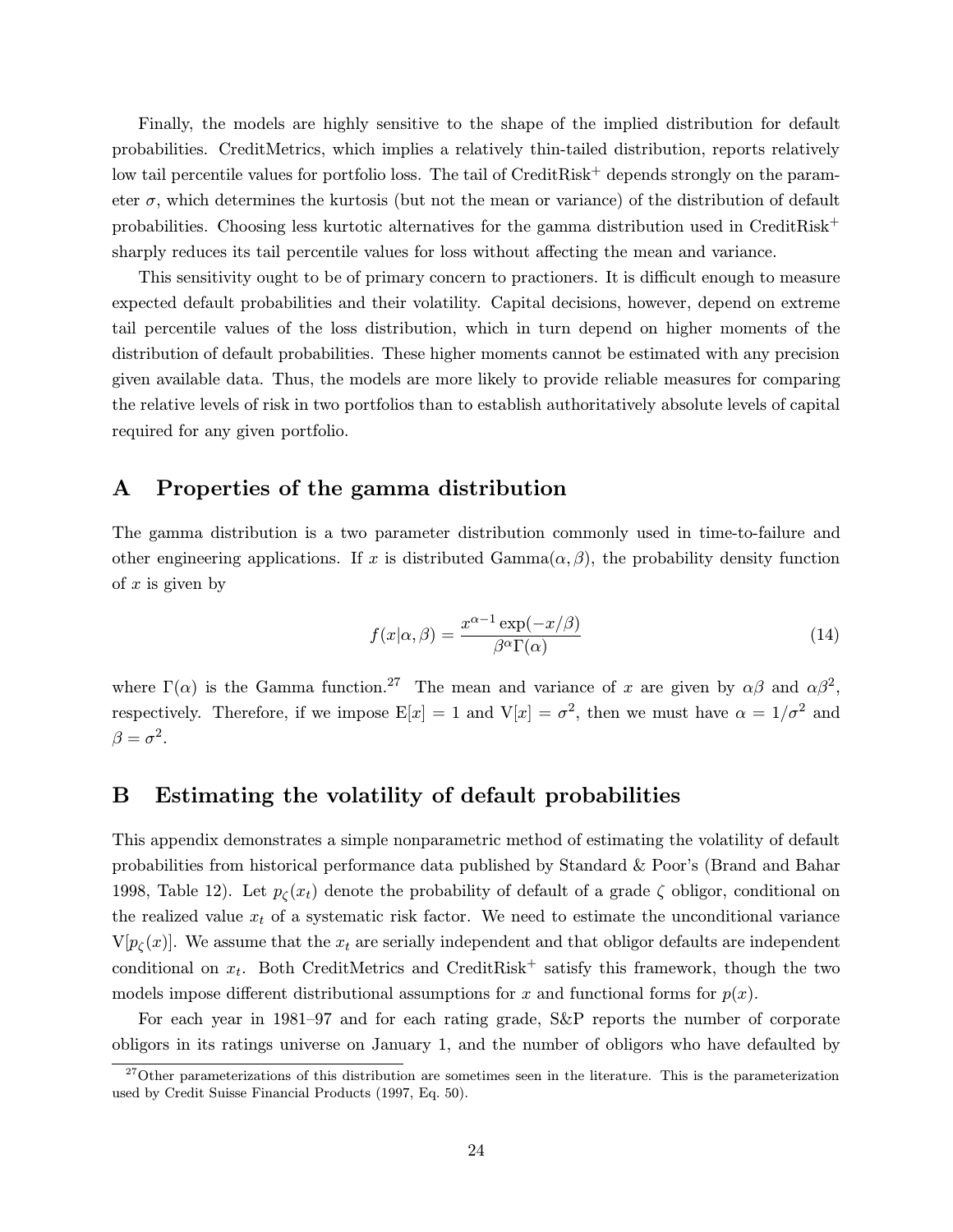the end of the calendar year. Let  $\hat{d}_{\zeta t}$  be the number of grade  $\zeta$  defaults during year t, and let  $\hat{n}_{\zeta t}$ denote the number of grade  $\zeta$  obligors at the start of year t. Let  $\hat{p}_{\zeta t}$  denote the observed default frequency  $\hat{d}_{\zeta t}/\hat{n}_{\zeta t}$ . We assume that the size of the universe  $\hat{n}_{\zeta t}$  is independent of the realization of  $x_t$ .

The general rule for conditional variance is

$$
V[y] = E[V[y|z]] + V[E[y|z]].
$$
\n(15)

Applied to the problem at hand, we have

$$
V[\hat{p}_{\zeta}] = E[V[\hat{p}_{\zeta}|p_{\zeta}(x), \hat{n}_{\zeta}]] + V[E[\hat{p}_{\zeta}|p_{\zeta}(x), \hat{n}_{\zeta}]] \qquad (16)
$$

Obligor defaults are independent conditional on x, so  $\hat{d}_{\zeta t} \sim \text{Binomial}(\hat{n}_{\zeta t}, p_{\zeta}(x_t)).$  The expectation of the conditional variance of  $\hat{p}_{\zeta t}$  is therefore given by

$$
E[V[\hat{p}_{\zeta}|p_{\zeta}(x),\hat{n}_{\zeta}]] = E[V[\hat{d}_{\zeta}|p_{\zeta}(x)]/\hat{n}_{\zeta}^2] = E[p_{\zeta}(x)(1 - p_{\zeta}(x))/\hat{n}_{\zeta}]
$$
  
= 
$$
E[1/\hat{n}_{\zeta}](E[p_{\zeta}(x)] - (V[p_{\zeta}(x)] + E[p_{\zeta}(x)]^2)) = E[1/\hat{n}_{\zeta}](\bar{p}_{\zeta}(1 - \bar{p}_{\zeta}) - V[p_{\zeta}(x)])
$$

where the second equality follows from the formula for the variance of a binomial random variable; the third equality follows from the mutual independence of x and  $\hat{n}_{\zeta}$  and the rule V[y] = E[y<sup>2</sup>] –  $E[y]^2$ ; and the final equality from  $E[p_\zeta(x)] = \bar{p}_\zeta$ .

Since  $E[\hat{p}_{\zeta}|p_{\zeta}(x),\hat{n}_{\zeta}] = p_{\zeta}(x)$ , the last term in equation (16) is simply  $V[p_{\zeta}(x)]$ . Substitute these simplified expressions into equation (16) and rearrange to obtain

$$
V[p_{\zeta}(x)] = \frac{V[\hat{p}_{\zeta}] - E[1/\hat{n}_{\zeta}]\bar{p}_{\zeta}(1 - \bar{p}_{\zeta})}{1 - E[1/\hat{n}_{\zeta}]}.
$$
\n(17)

The values of  $\bar{p}_{\zeta}$  observed in the S&P data differ slightly from the values used for calibration in Section 3.2. It is most convenient, therefore, to normalize the estimated default rate volatilities as ratios of the standard deviation of  $p_{\zeta}(x)$  to its expected value,  $\sqrt{V[p_{\zeta}(x)]/p_{\zeta}}$ . In the first two columns of Table 8, we present for each rating grade the empirical values of  $\bar{p}$  and  $E[1/\hat{n}]$  in the S&P data. The third column presents the observed variance of default rates,  $\hat{V}[\hat{p}]$ , expressed in normalized form. The fourth column gives the implied normalized volatilities for the unobserved true conditional default probabilities.

For the highest grades, AAA and AA, no defaults occurred in the S&P sample, so it is impossible to estimate a volatility for these grades. Among the A obligors, only five defaults were observed in the sample, so the default volatility is undoubtedly measured with considerable imprecision. Therefore, calibration of the normalized volatilities for these grades requires some judgement. Our chosen values for these ratios are given in the final column of Table 8. It is assumed that normalized volatilities are somewhat higher for the top grades, but that the estimated value for grade A is implausibly high. For the lower grades, the empirical estimates are made with greater precision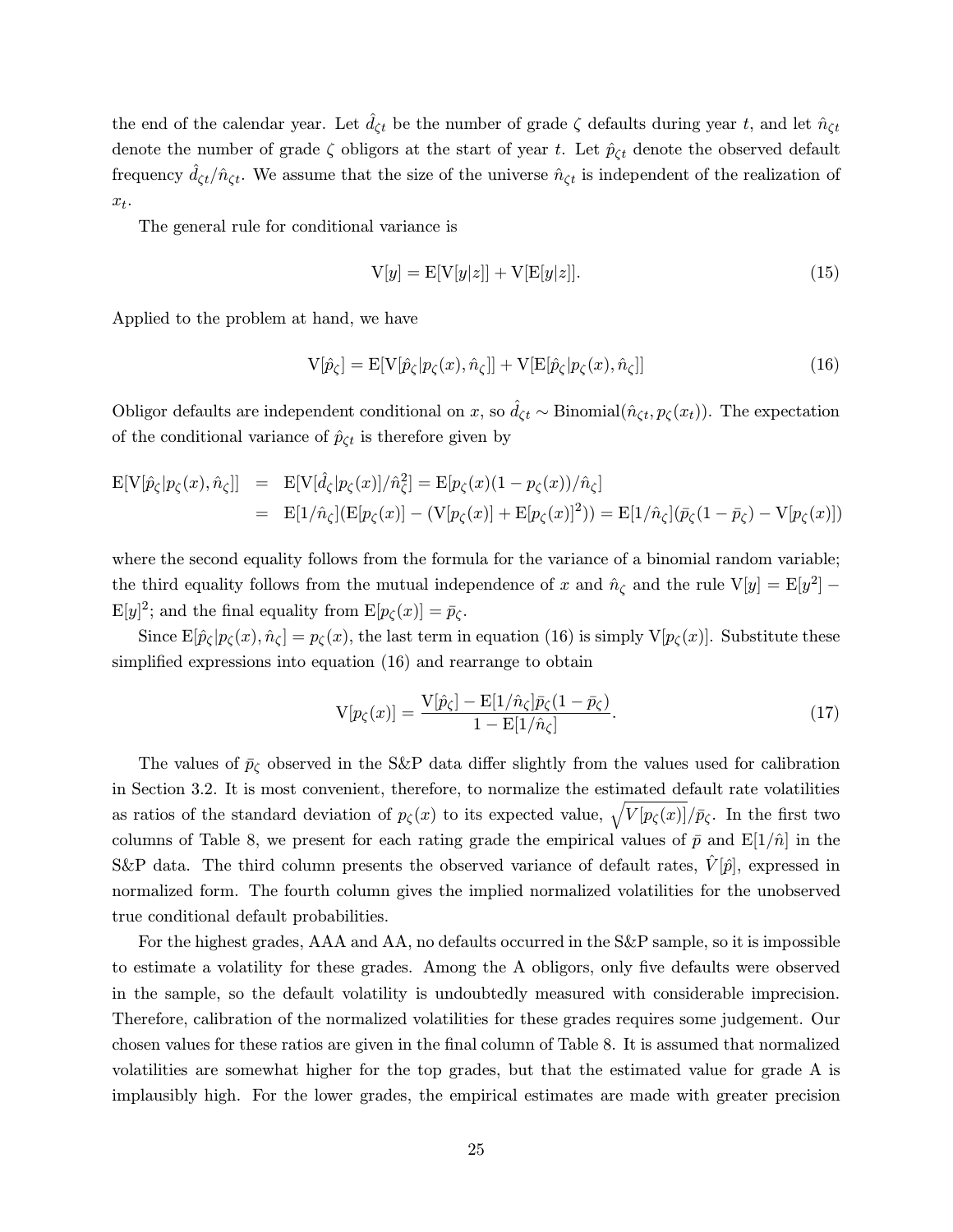(due to the larger number of defaults in sample), so these values are maintained.

|            | $\bar{p}_{\zeta}$ | $E[1/\hat{n}_\zeta]$ | $[\hat{p}_{\zeta}]/\bar{p}_{\zeta}$ | $[p_{\zeta}(x)]/\bar{p}_{\zeta}$ | $\zeta(x)/\bar p_\zeta$ |
|------------|-------------------|----------------------|-------------------------------------|----------------------------------|-------------------------|
| AAA        | 0                 | 0.0092               |                                     |                                  | 1.4                     |
| AА         | 0                 | 0.0030               |                                     |                                  | 1.4                     |
| А          | 0.0005            | 0.0017               | 2.4857                              | 1.5896                           | $1.2\,$                 |
| <b>BBB</b> | 0.0018            | 0.0026               | 1.2477                              | 0.3427                           | 0.4                     |
| ΒB         | 0.0091            | 0.0038               | 1.2820                              | 1.1108                           | 1.1                     |
| В          | 0.0474            | 0.0041               | 0.6184                              | 0.5492                           | 0.55                    |
| CCC        | 0.1890            | 0.0360               | 0.5519                              | 0.3945                           | 0.4                     |

Table 8: Empirical Default Frequency and Volatility

# C Proof of Proposition 1

Let  $y_1$  and  $y_2$  be the CreditMetrics latent variables for two grade  $\zeta$  obligors. Assume that there is only one systematic risk factor and that the two obligors have the same weight  $w_{\zeta}$  on that risk factor. Thus,

$$
y_1 = xw_{\zeta} + \sqrt{1 - w_{\zeta}^2} \epsilon_1
$$
  

$$
y_2 = xw_{\zeta} + \sqrt{1 - w_{\zeta}^2} \epsilon_2.
$$

Conditional on  $x$ , default events for these obligors are independent, so

$$
\Pr(y_1 < C_\zeta \& y_2 < C_\zeta | x) = \Pr(y_1 < C_\zeta | x) \Pr(y_2 < C_\zeta | x) = \Phi \left( (C_\zeta - x w_\zeta) / \sqrt{1 - w_\zeta^2} \right)^2 = p_\zeta(x)^2.
$$

Therefore,

$$
\text{Var}[p_{\zeta}(x)] = \text{E}[p_{\zeta}(x)^2] - \text{E}[p_{\zeta}(x)]^2 = \text{E}[\Pr(y_1 < C_{\zeta} \& y_2 < C_{\zeta}|x)] - \text{E}[p_{\zeta}(x)]^2.
$$

Since  $y_1$  and  $y_2$  each have mean zero and variance one, and have correlation  $w_{\zeta}^2$ , the unconditional expectation  $E[Pr(y_1 < C_{\zeta} \& y_2 < C_{\zeta}|x)]$  is given by BIVNOR $(C_{\zeta}, C_{\zeta}, w_{\zeta}^2)$ . This gives

$$
Var[p_{\zeta}(x)] = BIVNOR(C_{\zeta}, C_{\zeta}, w_{\zeta}^2) - \bar{p}_{\zeta}^2,
$$

as required.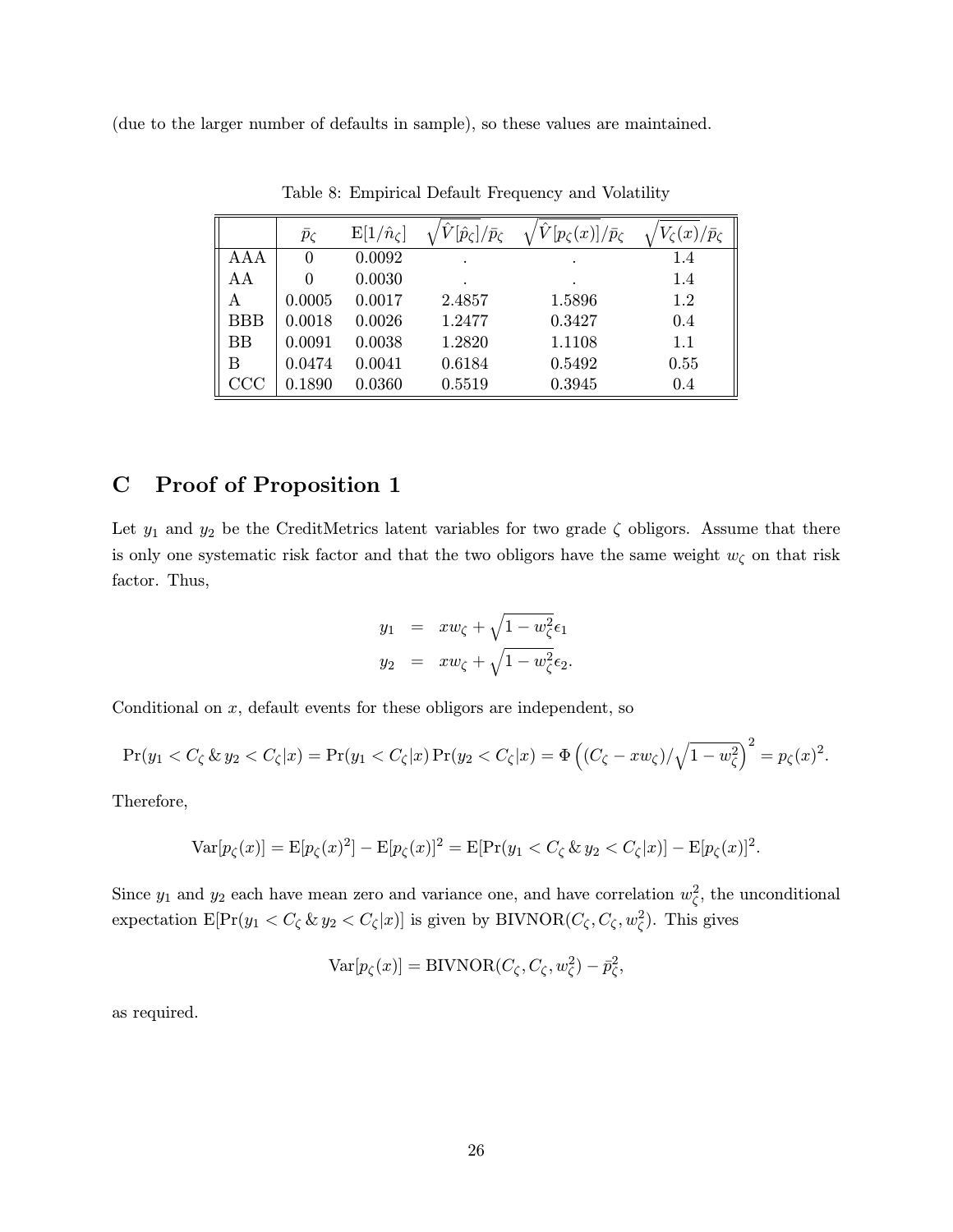# D Distribution of an exponentiated gamma random variable

Assume that x is distributed such that  $x^{1/r} \sim \text{Gamma}(\alpha, \beta)$  for some given  $r > 0$ . We wish to solve for parameters  $(\alpha, \beta)$  such that  $E[x] = 1$  and  $Var[x] = \sigma^2$ .

It is straightforward to show that the moments of  $x$  are given by

$$
E[x^k] = \frac{\Gamma(\alpha + rk)}{\Gamma(\alpha)} \beta^{rk}.
$$

Therefore,

$$
E[x] = \frac{\Gamma(\alpha + r)}{\Gamma(\alpha)} \beta^r = 1 \quad \Rightarrow \quad \beta = \left(\frac{\Gamma(\alpha)}{\Gamma(\alpha + r)}\right)^{1/r}.
$$

To solve for  $\alpha$ , use the variance restriction

$$
Var[x] = E[x^2] - E[x]^2 = \sigma^2
$$

which implies

$$
\sigma^{2} + 1 = \mathcal{E}[x^{2}] = \frac{\Gamma(\alpha + 2r)}{\Gamma(\alpha)} \beta^{2r}
$$

$$
= \frac{\Gamma(\alpha + 2r)}{\Gamma(\alpha)} \left(\frac{\Gamma(\alpha)}{\Gamma(\alpha + r)}\right)^{2} = \frac{\Gamma(\alpha + 2r)\Gamma(\alpha)}{\Gamma(\alpha + r)^{2}}.
$$
(18)

.

For any  $r > 0$ , there exists a unique solution to this equation for  $\alpha$ . To see this, define  $g_r(\alpha)$  as the right hand side of equation (18). The gamma function is continuous for non-negative arguments, so  $g_r(\alpha)$  is continuous as well. Note that  $\Gamma(0) = \infty$ , so  $g_r(0) = \infty$  for  $r > 0$ . Using the infinite product form for the gamma function, given in Abramowitz and Stegun, eds (1968, 6.1.3), it is straightforward to show that

$$
g_r(\alpha) = \prod_{j=0}^{\infty} \frac{(\alpha + r + j)^2}{(\alpha + j)(\alpha + 2r + j)}
$$

The limit of this expression as  $\alpha \to \infty$  is one. Therefore, by the Intermediate Value Theorem, there exists a unique solution to  $g_r(\alpha)=1+\sigma^2$ .